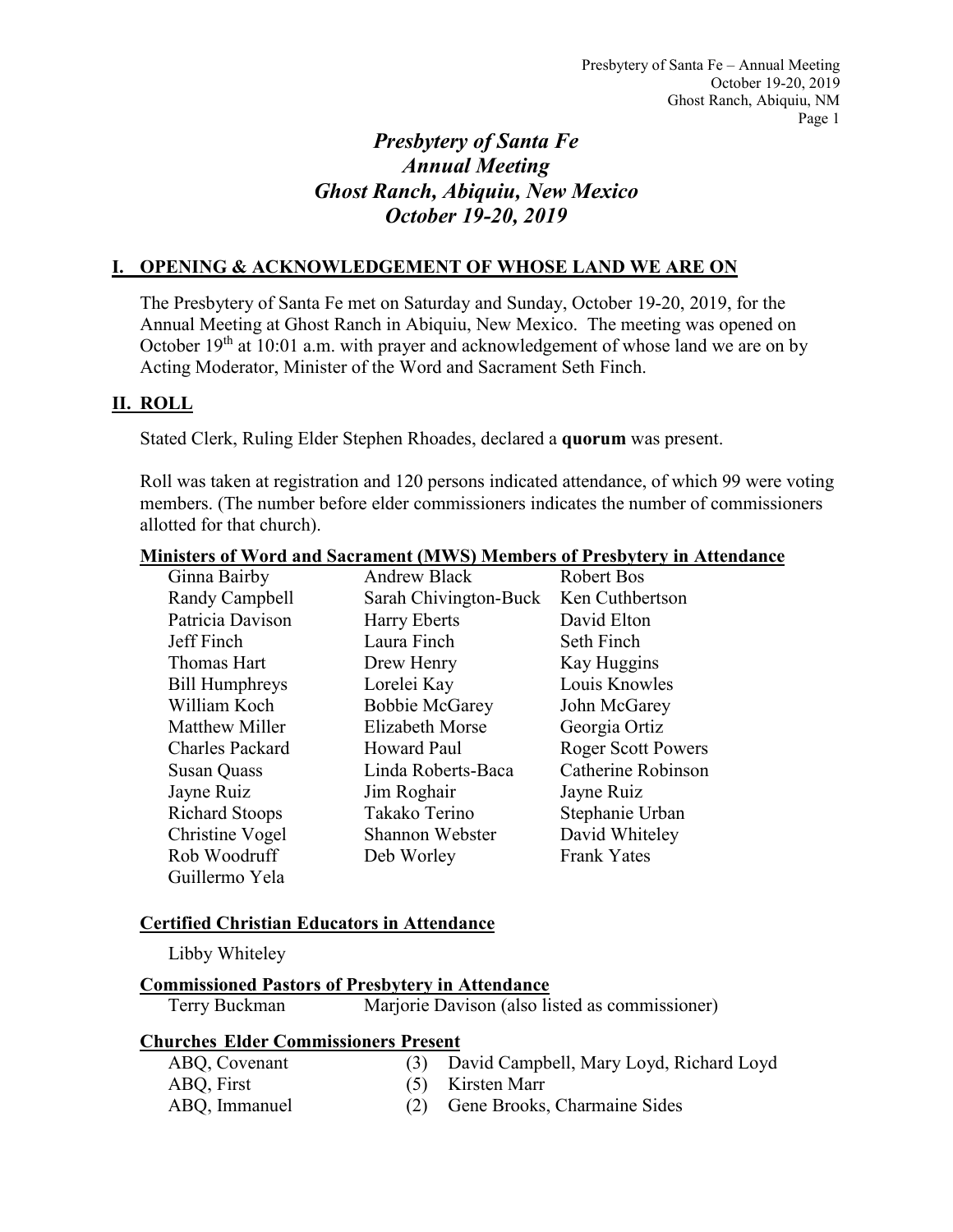|                             |     | Page                                          |
|-----------------------------|-----|-----------------------------------------------|
| ABQ, La Mesa                | (3) | Judy Belvin, Beth Pachak, Robert Robie        |
| ABQ, New Life               | (1) | <b>Bonnie Crispin</b>                         |
| ABQ, Rio Grande             | (1) | Marsha Bedell                                 |
| ABQ, St. Andrew             | (3) | Suzanne Busch, Marilyn Stoops                 |
| ABQ, Sandia                 | (6) | John Bannerman, Cheryl Harbaugh, Tim Strongin |
| ABQ, Second                 | (3) | Abel McBride, Ella Porragas                   |
| ABQ, Shepherd of the Valley | (4) | Jennifer Lind, Deborah Moya, Woodrow Rushing, |
|                             |     | <b>Beth Sewell</b>                            |
| Aztec                       | (1) | Kris Jones                                    |
| Belen, First                | (1) | Linda Wilson                                  |
| Cuba                        | (1) | Ross Smith                                    |
| Dixon, Embudo               | (1) | Edna Martin                                   |
| Farmington, First           | (3) | Jim Webster, Stella Webster                   |
| Gallup, Westminster         | (1) | Pam Burgess                                   |
| Laguna, United              | (1) | Lou Ann Johnson                               |
| Las Vegas, United           | (1) | Lisa Weinstein                                |
| Los Alamos, White Rock      | (1) | James Ro                                      |
| Placitas, Las Placitas      | (2) | Christine Mink, Virginia Watkins              |
| Raton, First                | (1) | <b>Shirley Brooks</b>                         |
| Rio Rancho                  | (3) | Hazel Lathrop, Arlene Thomas                  |
| Santa Fe, First             | (4) | Judy Crawford, Judi Haines, Malissa Haslam    |
| Santa Fe, Westminster       | (1) | Margi Coxwell                                 |
| Socorro, First              | (1) | Ted Baca                                      |
|                             |     |                                               |

# **Churches Not Represented by Ruling Elders**

| Angel Fire, United       | (1) |
|--------------------------|-----|
| Chacon, El Rito          | (1) |
| Chimayo, El Buen         | (1) |
| Datil, Community         | (1) |
| Grants, First            | (1) |
| Jemez Springs, Community | (1) |
| Los Alamos, United       | (1) |
| Magdalena, Community     | (1) |
| Mora, First              | (1) |
| Peñasco, Emmanuel        | (1) |
| Ranchos de Taos, Ranchos | (1) |
| Taos, First              | (1) |
| Truchas, Smith-Memorial  | (1) |

# **Former Moderators in Attendance**

Bryan Beck Marty Bruner Nelson Capitan Laura Finch (also listed under MWS) Kay Huggins (also listed under MWS) Lorelei Kay (also listed under MWS)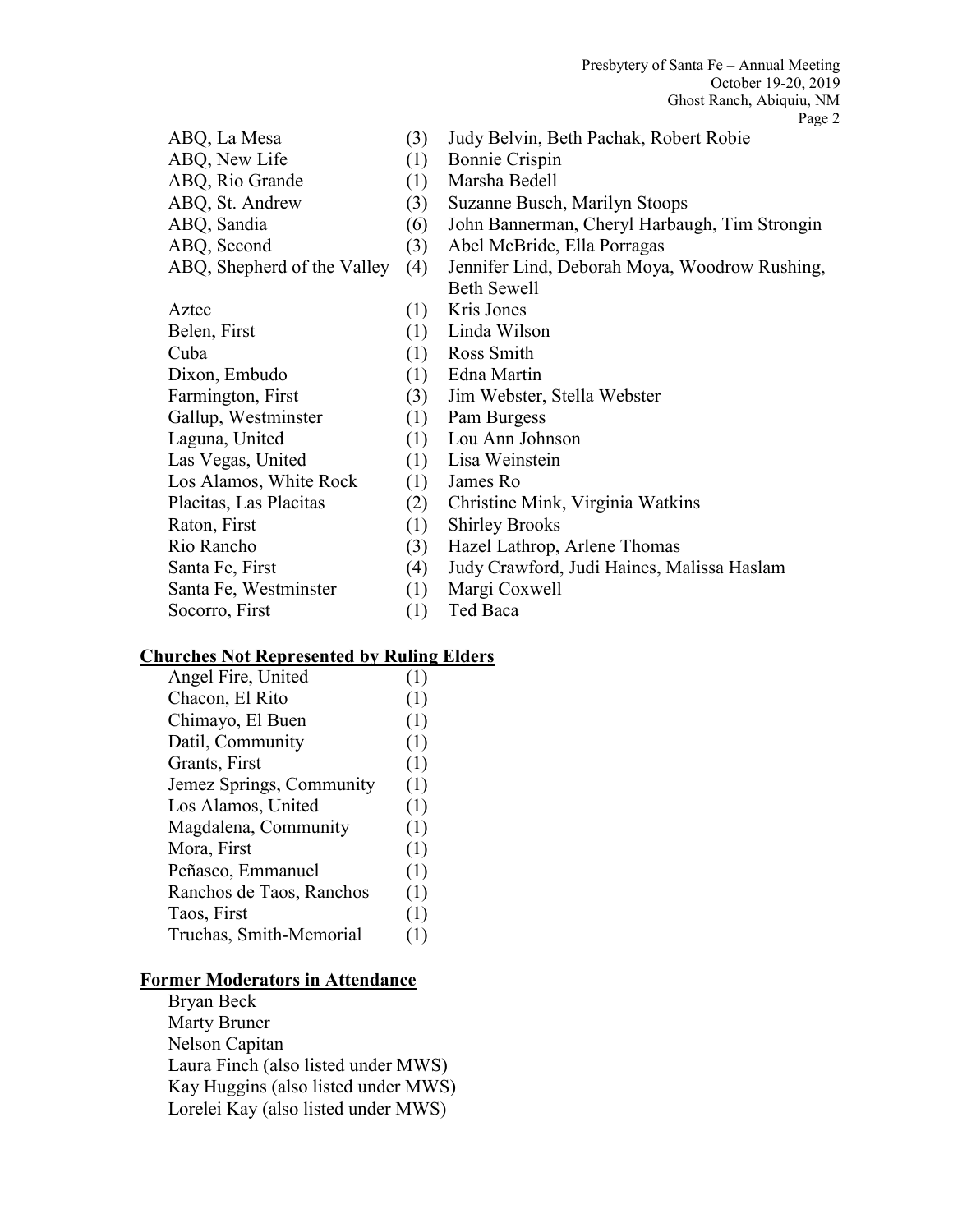Howard Paul (also listed under MWS) Jane Stringfellow Shannon Webster (also listed under MWS) Robert Woodruff (also listed under MWS) Frank Yates (also listed under MWS)

## **Officers of the Presbytery and Committee Moderators in Attendance**

Ginna Bairby (also listed under MWS) Bill Belvin Judy Belvin (also listed under Ruling Elder Commissioners) Tanya Blankinship Nelson Capitan David Elton (also listed under MWS) George Huggins Lou Ann Johnson (also listed under Ruling Elder Commissioners) Lorelei Kay (also listed under MWS) Ruth Montoya Roger Scott Powers (also listed under MWS) Kathy Rhoades Stephen Rhoades Susan Keil Smith

## **Excused**

## **MWS/CPs/Certified Christian Educator Members**:

| Lisa Easterling         | Trey Hammond       | Linda Loving    |
|-------------------------|--------------------|-----------------|
| Katie Palmer            | Matt Pooley        | Richard Safford |
| <b>Shirley Sandoval</b> | Kathy Westmoreland |                 |

## **MWS/CPs/ Certified Christian Educator Members Not Excused:**

| Carl Boaz                 | Jim Collie            | Megan Cullip          |  |  |  |
|---------------------------|-----------------------|-----------------------|--|--|--|
| <b>Stephen Daniels</b>    | Asher Dean            | Richard Gould         |  |  |  |
| Elizabeth Graham          | Larry Graham-Johnson  | Ann Graham-Johnson    |  |  |  |
| Kelly Gregory             | <b>Suzanne Hewett</b> | Dori Hjalmarson       |  |  |  |
| Doug Hucke                | Robyn Kleinschmidt    | Mary Kuhns            |  |  |  |
| Laura Kuster              | David Martinez        | Jamie Harris-Martinez |  |  |  |
| Craig Nakagawa            | <b>Jeff Pearson</b>   | Ruth Reinhold         |  |  |  |
| Claudia Aguilar Rubalcava |                       |                       |  |  |  |

## **III. DOCKET**

Presbytery **APPROVED** the following Docket.

**Report #1 "Respect the Stump"**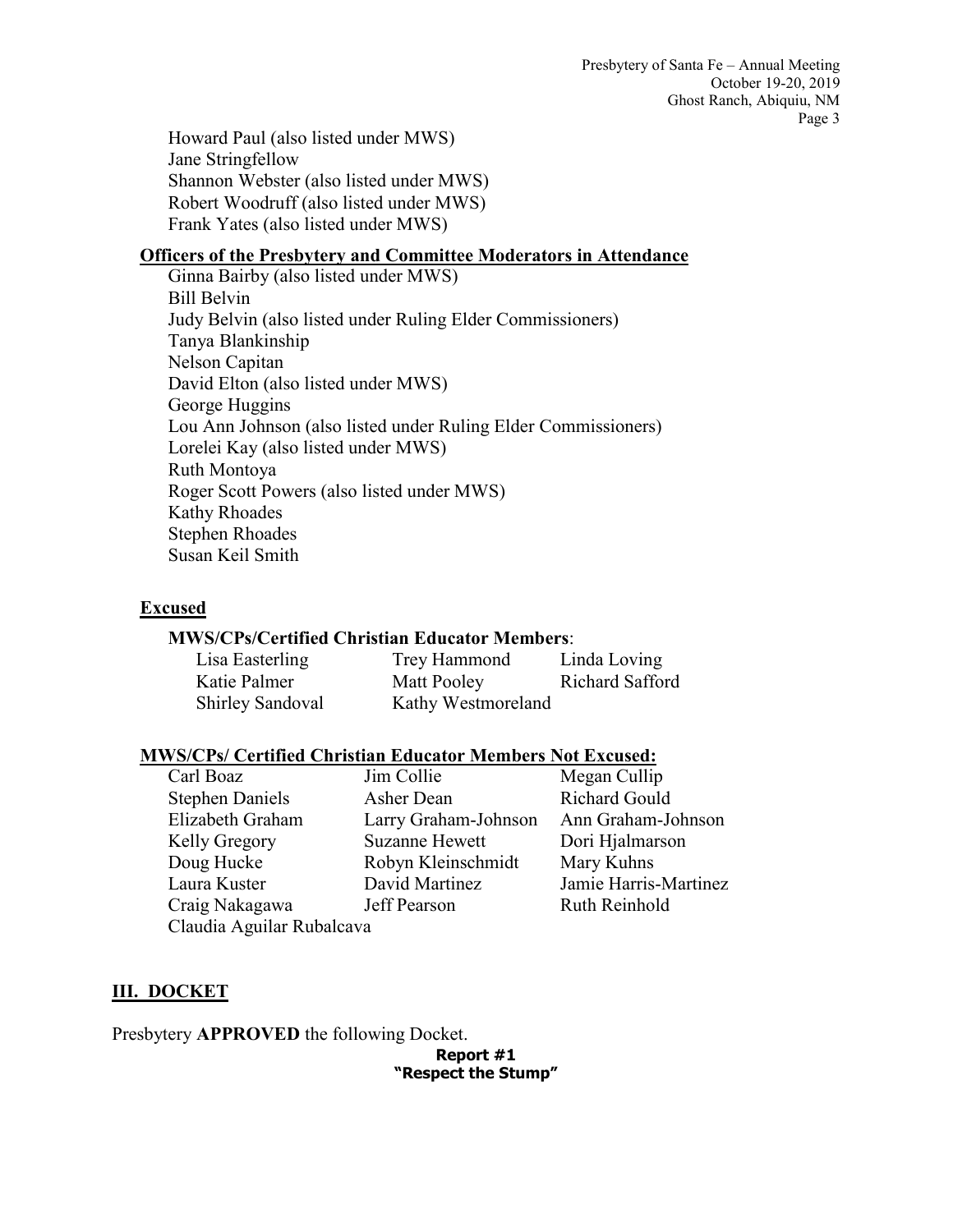Saturday, October 19 9:00 AM - Registration opens outside Lower Pavilion Marie Elena Miller Marie Elena Miller 9:30 AM - New Commissioner Orientation – Lower Pavilion Stephen Rhoades Stephen Rhoades 10:00 AM - Call to Order – Lower Pavilion Seth Finch, Acting Moderator Convene with Prayer Acknowledgement of Whose Land We Are On Declaration of Quorum **Stephen Rhoades, Stated Clerk** Stephen Rhoades, Stated Clerk Approval of Docket (#1) and Rules of Decorum (#1a) **Action: That the Presbytery adopt the docket (#1) for this meeting, as submitted/as amended, subject to adjustment as may be necessary and at the discretion of the Presbytery Moderator. Action: That the Presbytery adopt the Rules of Decorum (#1a), as attached to and made a part of this proposed docket.** Welcome from Ghost Ranch **Paul Fogg, Executive Director** Introduction of New Commissioners Seating of Corresponding Members **Action: That the Presbytery seat the following corresponding members, with voice but without vote (the Stated Clerk will provide the list).**  Introduction of Partners in Ministry ● Austin Theological Seminary Nancy Benson-Nicol Approval of Presbytery Minutes **Action: That the Presbytery approve the June 2019 Presbytery Minutes (#2)** Any minor spelling/editing to the minutes can be handed (in writing) to the Stated Clerk. Approval of the Consent Agenda **Action: That the Presbytery approve the Consent Agenda (#1b)** Appointment of New Business Committee (\*Please give new business items to the Stated Clerk no later than 11:45 a.m.) The moderator will appoint seven people to serve on the New Business Committee. Introduction and Commissioning of YAVs Luke Rembold & Seth Finch 10:30 AM - Report from Personnel Committee (#70) Susan Smith Introduction of New Presbytery Staff Report from Coordinating Team (#20) Nelson Capitan Nelson Capitan The Presbytery logo and use of the Zia symbol Report from Finance and Property Committee (#60) Neport States Kathy Rhoades ● Treasurer's Report (#60a, 62) Bill Belvin ● Our Resources Doing Mission –Budget Presentation  $\bullet$  Budget Approval (#61) ● Stewardship Team Report Bryan Beck Report from Committee on Representation & Participation **Rundam Ruth Montoya** Election of Nominees (#14)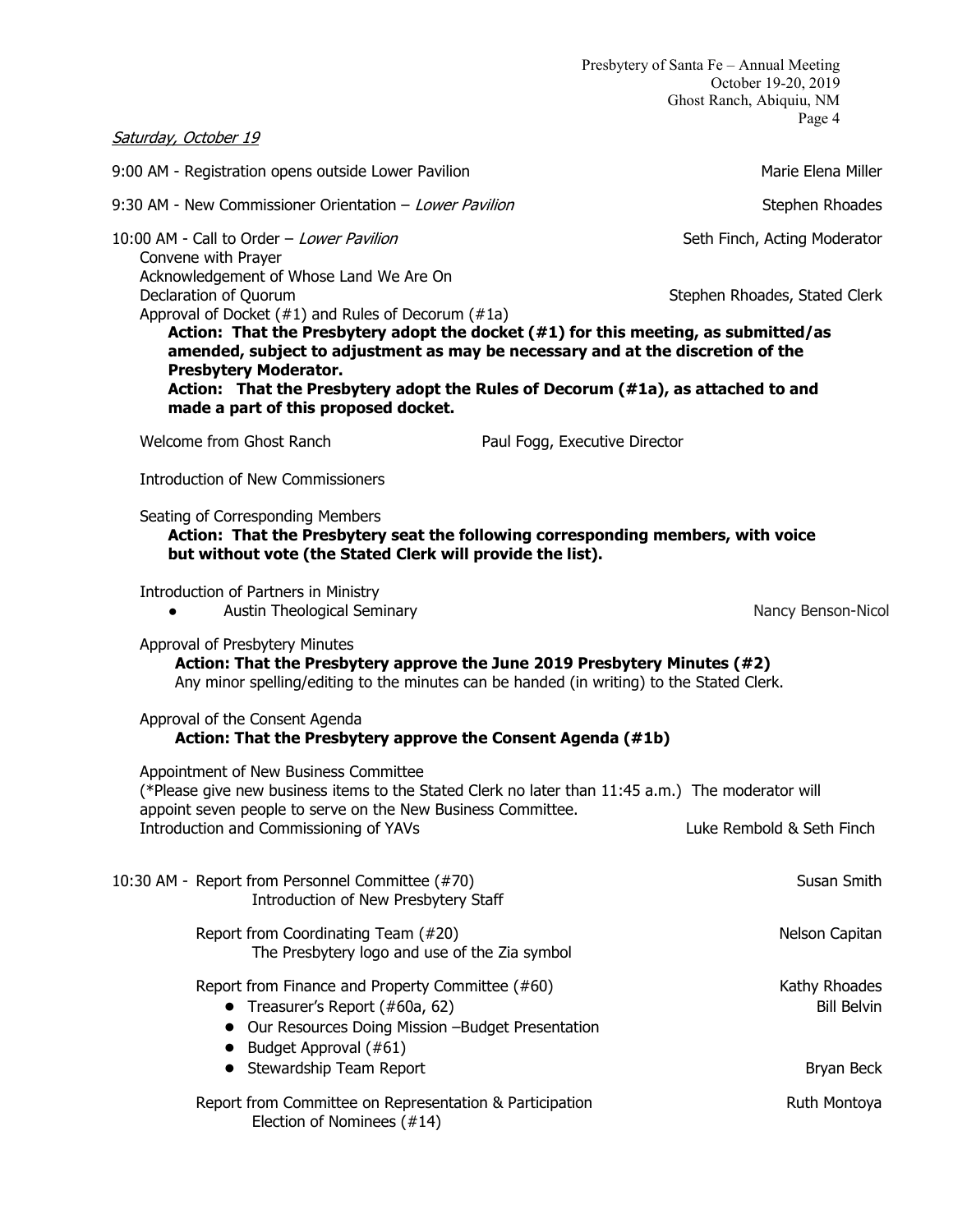|            |                                                                                                                                                                                                                                                                                               | Presbytery of Santa Fe - Annual Meeting<br>October 19-20, 2019<br>Ghost Ranch, Abiquiu, NM |
|------------|-----------------------------------------------------------------------------------------------------------------------------------------------------------------------------------------------------------------------------------------------------------------------------------------------|--------------------------------------------------------------------------------------------|
|            | Representation Report (#15)                                                                                                                                                                                                                                                                   | Page 5                                                                                     |
|            | Report from Acting Moderator (#5)<br>Election of new members of CORP<br>Appointing the Review of Presbytery Design Taskforce                                                                                                                                                                  | Seth Finch                                                                                 |
|            | Report from Commission for Preparation of Ministry (#10)<br>Approval of Report on Outcome of Alternative Means of Examination -- Patrick<br>Kiptum                                                                                                                                            | Ken Cuthbertson                                                                            |
|            | Report from Education Networking Committee (#40)                                                                                                                                                                                                                                              | Lou Ann Johnson/Tanya Blankinship                                                          |
|            | Report from the Youth/YAV Coordinator<br><b>Youth Triennium</b>                                                                                                                                                                                                                               | Luke Rembold                                                                               |
|            | Report from Stated Clerk (#4)<br>Report on Balance of Ruling Elder Commissioners 2020 (#4b)<br>Updated Report on Review of Session Records 2019 (#4c)<br>Receipt of Annual Reports (#AR)<br>Report from Administrative Commission to Raton, First<br>Report from Task Force to Camino de Vida | Stephen Rhoades                                                                            |
|            | Presentation from Camino de Vida<br>Removal of Communication Action Team provision from the Standing Rules-<br><b>First Reading</b>                                                                                                                                                           | Guillermo Yela                                                                             |
| 11:45 AM - | Faith Sharing (#12a)                                                                                                                                                                                                                                                                          | Elizabeth Morse                                                                            |
|            | 11:50 AM - Minute Announcements and Sharing of Joys and Concerns                                                                                                                                                                                                                              |                                                                                            |
|            | 12:00 PM - Blessing and Recess for lunch (Order of the Day)<br>(New Business Committee will gather if needed)                                                                                                                                                                                 | <b>Dining Hall</b>                                                                         |
| 1:00 PM    | Minute Announcements and Sharing of Joys and Concerns<br>$\overline{\phantom{a}}$                                                                                                                                                                                                             | Lower Pavilion                                                                             |
| $1:10$ PM  | Report from Worship Networking Committee (#80)<br>$\blacksquare$                                                                                                                                                                                                                              | Ginna Bairby/Stephen Daniels                                                               |
|            | 1:20 PM - Report from Commission on Ministry (#12)<br>Recognition of Retirement of Bobbie McGarey & Patricia Davison                                                                                                                                                                          | Judy Belvin/David Elton                                                                    |
|            | 1:30 PM - Report from Vital Congregations Program                                                                                                                                                                                                                                             | David Whitely                                                                              |
|            | 1:35 PM - Report from PCUSA Race, Truth, and Reconciliation Committee                                                                                                                                                                                                                         | Stella Webster                                                                             |
|            | 1:40 PM - Faith Sharing (#12b)                                                                                                                                                                                                                                                                | Louis Knowles                                                                              |
|            | 1:45 PM - Report from Mission Networking Committee (#30)                                                                                                                                                                                                                                      | Roger Scott-<br>Powers                                                                     |
|            | 2:00 PM - Intergenerational Trauma                                                                                                                                                                                                                                                            | Tewa Women United                                                                          |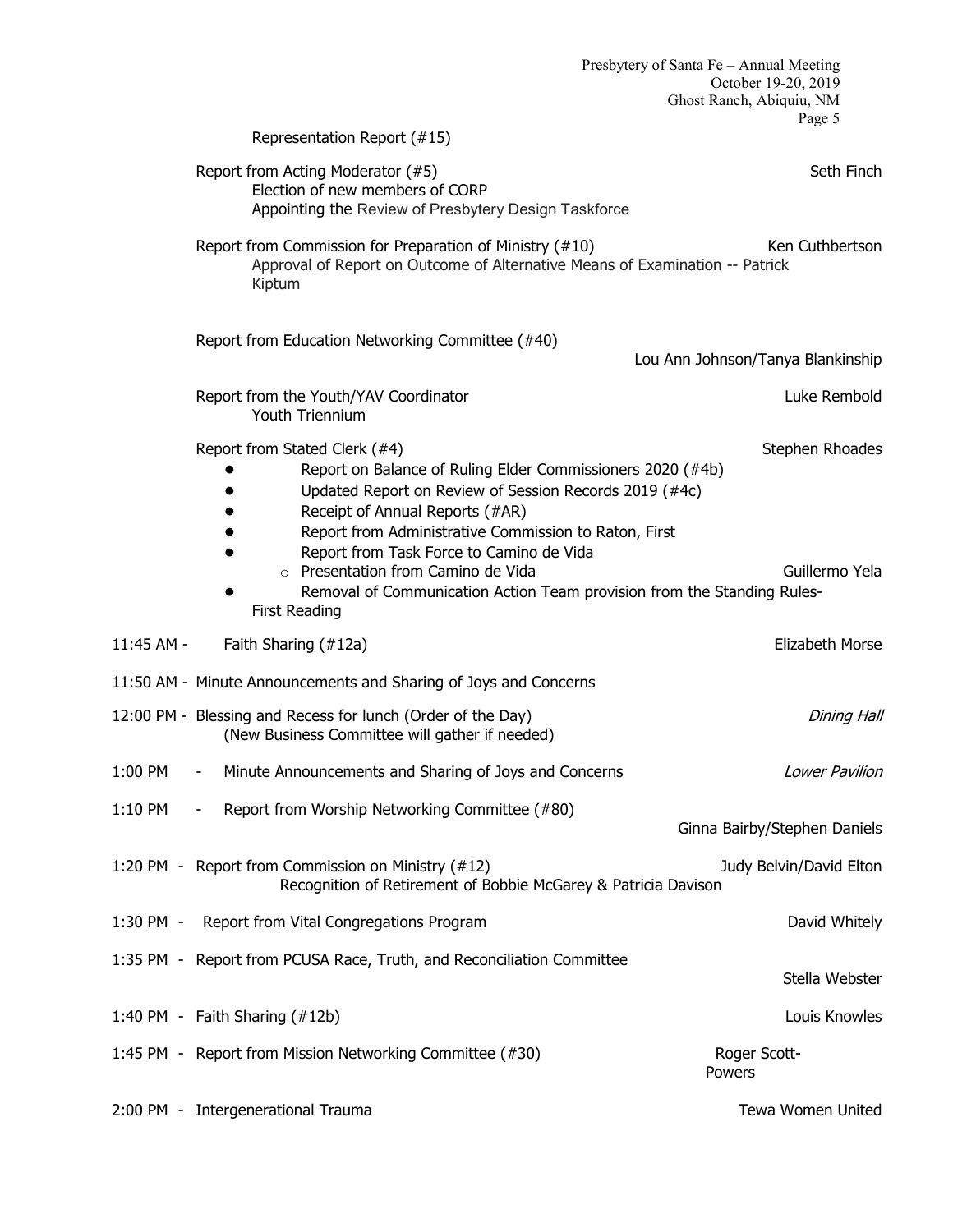- 4:00 PM 5:30 PM Free Time
- 5:30 PM Dinner **Dining Hall**
- 6:30 PM Worship at the Agape Center
- 7:30 PM Spotlight: Second Presbyterian ABQ, Transgender Asylee program
- 8:00 PM Presbytery fellowship time Agape Center Agape Center
- Sunday, October 20
- 7:00 AM Morning Vespers- Ken Cuthbertson and the state of the control outside Agape Center
- 7:30 AM Breakfast **Dining Hall**
- 9:00 AM Reconvene with Prayer- Lower Pavilion **Acting Moderator, Seth Finch** Acting Moderator, Seth Finch
- 9:10 AM **Our Stump and our Shoot** In the spirit of a process of Ignatian Examine, we will spend some time together with the newly appointed Review of Presbytery Design Taskforce in small groups. We will discuss where we have seen God at work in our Presbytery over the last couple of years, and where our current structure has made it more difficult to be alive to God's work among us.
- 10:00 AM New Business (if any); Break, prepare for worship
- 10:30 AM **Closing Worship, including the Sacrament of the Lord's Supper and Necrology** Agape Center Scripture for Sermon – Isaiah 11:1-10 Installation of Moderator, Moderator-Elect, and Stated Clerk Offering: Zia Pueblo Scholarship Fund
- 11:55 AM Charge and adjournment with closing prayer
- 12:00 PM Lunch **Dining Hall**

## **IV. RULES OF DECORUM**

Presbytery **APPROVED** the following Rules of Decorum.

#### **Report #1a – Rules of Decorum**

- 1. That these be the guidelines for the conducting of business at this meeting:
	- a. Out of courtesy, when Presbytery is debating, all remarks shall be addressed to the moderator and shall be made from the floor.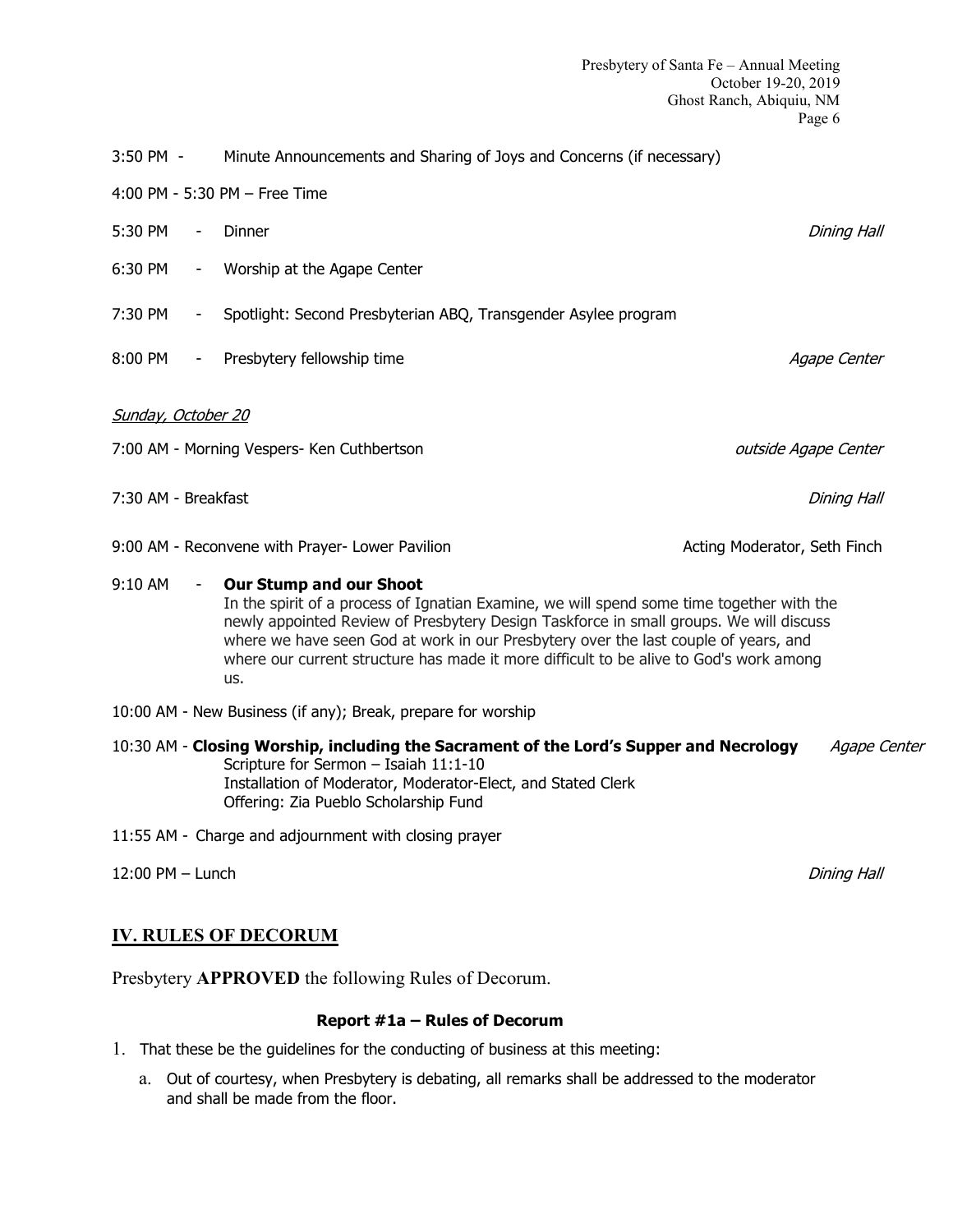- b. In the interest of time and to allow as many as possible to speak, speeches will be strictly limited to 2 minutes. Persons wishing to speak should move to the appropriate microphone. So there is clarity, a speaker should begin by saying, "I speak for (or against) the amendment..."The moderator will rotate between calling on a person in favor, and then a person opposed, etc.
- c. Remarks shall be confined to the pending question. The moderator will interrupt if in his/her judgment the speaker has drifted from the pending question.
- d. Commissioners may not refer adversely to prior acts of Presbytery not pending now.
- e. Remarks shall not impugn another commissioner or that person's motives.
- f. Distribution of reports or documents shall not be done during the meeting.
- g. Commissioners shall not disturb the meeting, by applause or verbal response to remarks made by a commissioner, or in response to a vote.
- h. Each commissioner may speak twice on a subject but may not speak the second time until everyone who wishes has spoken.
- i. Any docket time allocated to a presbytery entity should not be used for fundraising purposes, capital or otherwise, unless approved by CT prior to that presbytery meeting.

# **V. WELCOME**

Paul Fogg, Executive Director of Ghost Ranch, welcomed the Presbytery.

# **VI. NEW COMMISSIONERS**

The Presbytery **WELCOMED** all first-time commissioners introduced at the meeting.

# **VII. CORRESPONDING MEMBERS**

# The Presbytery **SEATED the following corresponding members, granting them voice but not vote:**

Nancy Benson-Nicols, Austin Presbyterian Theological Seminary

Nancy spoke about the diversity and new programs at APTS. She also recognized the alumni and donors to the seminary.

# **VIII. APPROVAL OF MINUTES**

The Presbytery **APPROVED** the June 2019 minutes with some corrections on attendance.

# **IX. APPROVAL OF CONSENT AGENDA**

The Presbytery **APPROVED** the Consent Agenda as submitted. No items were objected to and removed from the Consent Agenda.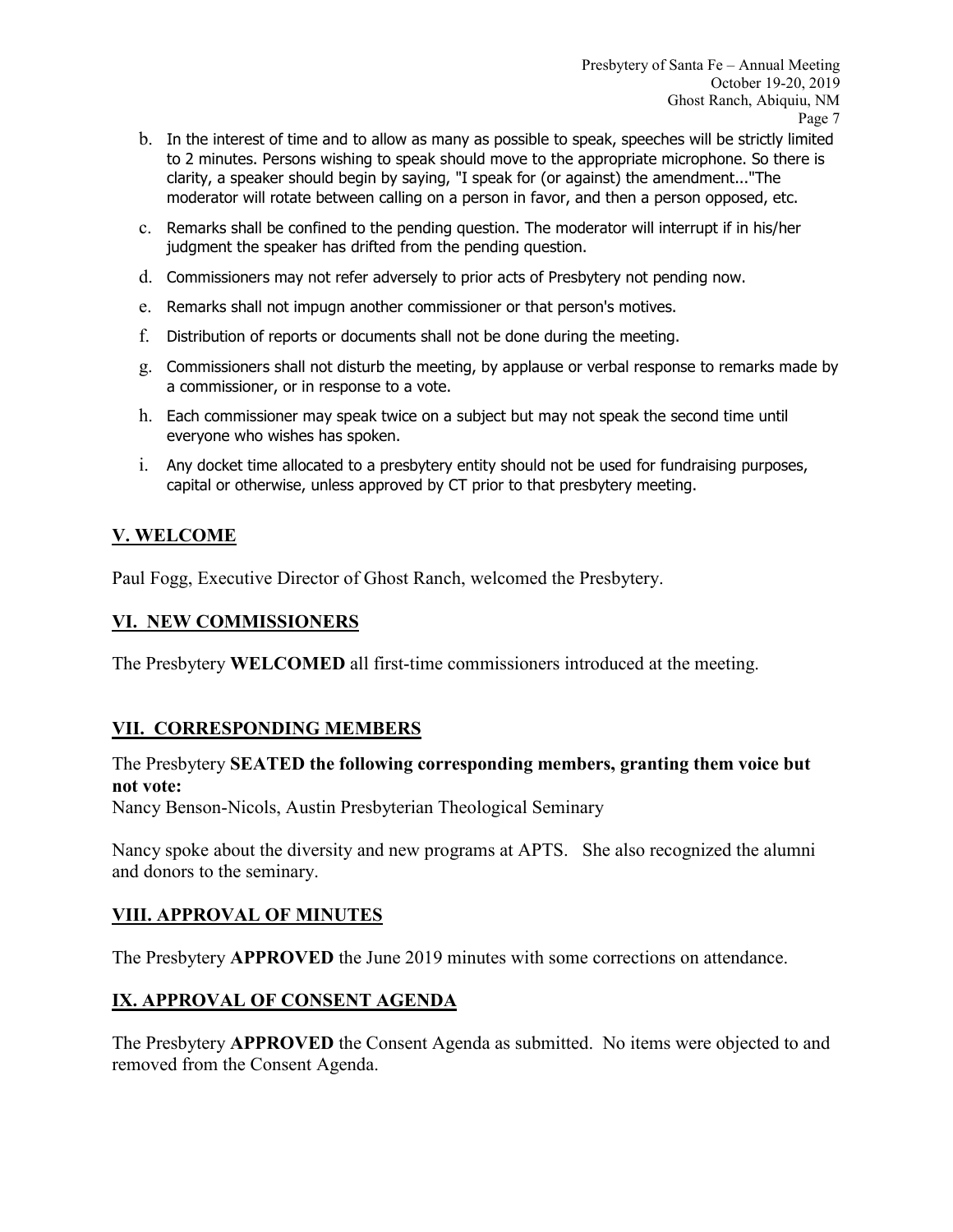Consent and Enabling Motions:

- 1. That the roll for this meeting of Presbytery be made up of those persons whose names have been recorded at the registration desk.
- 2. That Presbytery grant to the Moderator the authority to grant privilege of the floor to persons for the purpose of reporting to this meeting.
- 3. That the Moderator and Stated Clerk be empowered to make adjustments in the docket during the meeting, as may be necessary, to provide for efficiency in reporting.
- 4. That the Presbytery RECEIVE the Stated Clerk's Report (Report #4).
- 5. That the Presbytery RECEIVE the Commission on Ministry Report (Report #12).
- 6. That the Presbytery RECEIVE the Commission on Preparation for Ministry Report (Report #10).
- 7. That the Presbytery RECEIVE the Committee on Representation & Participation Report (Report #14 and 14a).
- 8. That the Presbytery RECEIVE the Stated Clerk's Report "Addressing the Imbalance of Ruling Elder Commissioners for 2020" (Report #4b).
- 9. That the Presbytery RECEIVE the Stated Clerk's Report "Updated Review of Session Records 2019" (Report #4c).
- 10. That the Presbytery RECEIVE the Annual Reports from the various constituencies of Presbytery (Report #s AR) (from Stated Clerk).
- 11. That the Presbytery APPROVE the transfer of Rev. Sara G. Armstrong to the Presbytery of Western Colorado based upon a pastoral call by the Montezuma Valley Presbyterian Church in Cortez, Colorado, effective August 25, 2019.

# **X. NEW BUSINESS COMMITTEE**

Moderator-Elect Seth Finch announced that the following persons were appointed to the New Business Committee for this meeting:

To Chair: MWS Drew Henry MWS Christine Vogel RE Cheryl Harbaugh MWS Ed Katzenberger CP Terry Buckman RE Malissa Haslem

# **XI. INTRODUCTION AND COMMISSIONING OF THE YAVS**

Presbytery welcomed this year's class of Albuquerque Young Adult Volunteers. The five YAVs (Nate Williams, Caitlin Camper, Nathan Paul-Bonham, Allie Fuller, and Tristan Wall) were introduced and shared their stories and then were commissioned by Luke Rembold, YAV Coordinator, and Moderator Finch.

# **XII. PERSONNEL COMMITTEE**

Ruling Elder Susan Keil Smith, chair of Personnel, introduced and welcomed Tiffany Lo-Finch as the new Administrator/Associate Stated Clerk and Marie Elena Miller as the new Administrative Assistant for the Presbytery. Moderator Finch thanked and recognized the members of the Personnel committee for their work to identify the new staff.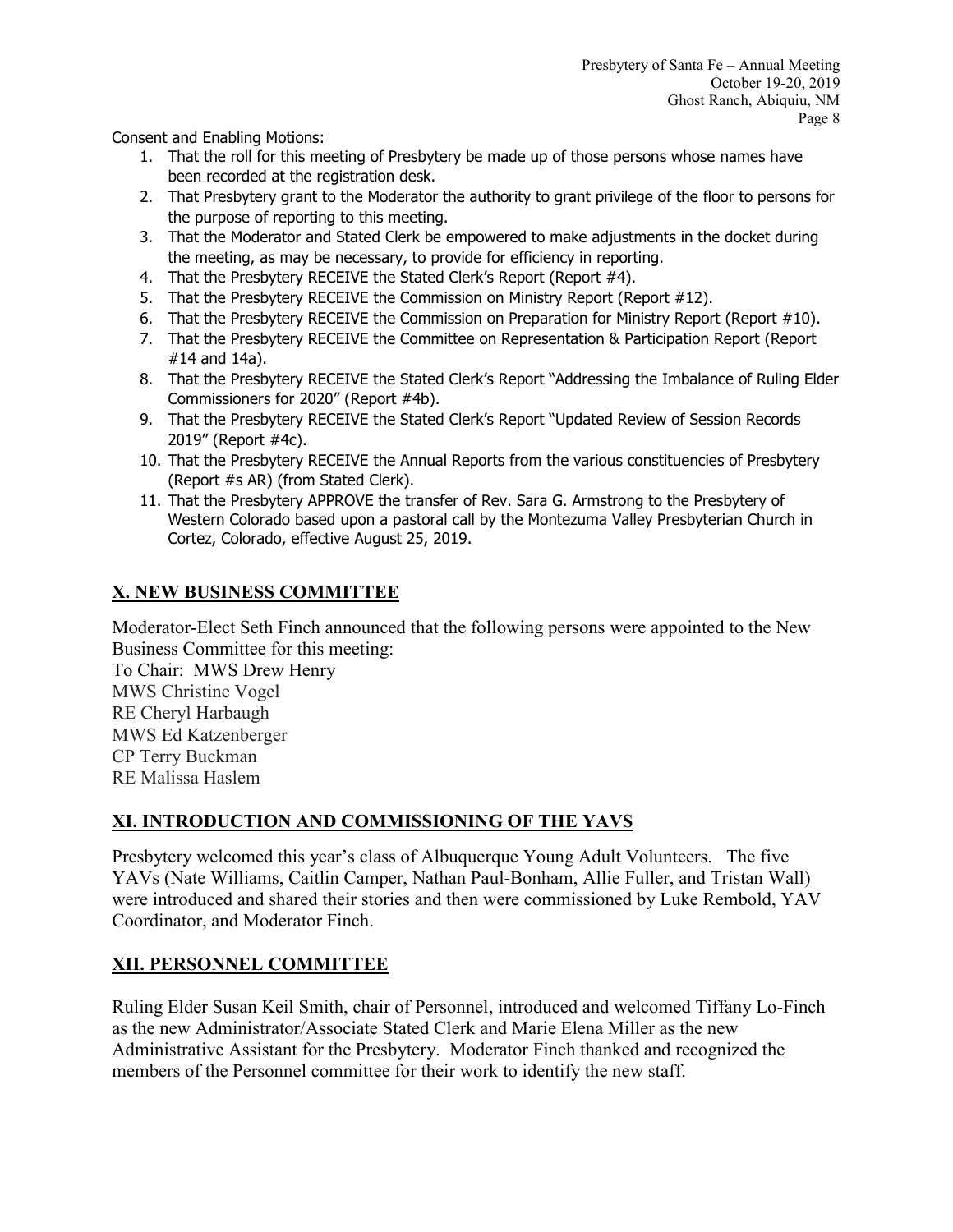# **XIII. COORDINATING TEAM**

Ruling Elder Nelson Capitan, chair of the Coordinating Team, was asked to moderate this portion of the meeting. He reported that the Coordinating Team motioned and approved that the Presbytery of Santa Fe retire the current logo. Moderator, Seth Finch, started the discussion of the motion by describing the meeting that Presbytery representatives had with the governor and members of Zia Pueblo and Zia Pueblo's request that the Zia Sun symbol be used in whole if used in the Presbytery logo. The Presbytery **APPROVED** retiring the current logo.

COM Consultant, Bill Humphries, motion that the Presbytery use the Presbyterian Church USA logo temporarily. The Presbytery **APPROVED** the motion.

Moderator Seth Finch outlined the recommended process for designing a new logo for the Presbytery. Submitted designs will be brought to the February Stated Meeting to be discussed. Ideas and comments from the February meeting will be given to a graphic designer.

# **XIV. FINANCE & PROPERTY COMMITTEE**

Moderator, Seth Finch, resumed moderating the meeting.

Ruling Elder Kathy Rhoades, chair of F&P, gave the Finance & Property report. She invited Treasurer Bill Belvin forward to present the financial reports.

Ruling Elder Bill Belvin presented the Treasurer's report, and noted that the Presbytery's financials remain strong. Presbytery **RECEIVED** the financial reports as part of the Consent agenda (ATTACHMENT A).

Kathy Rhoades presented the 2020 Budget. Presbytery **APPROVED the 2020 Budget** (ATTACHMENT B).

Ruling Elder Bryan Beck, chair of the Stewardship Team, related how per capita and mission pledges led to events such as the Mission Networking Committee's Gallup trip in May.

# **XV. COMMITTEE ON REPRESENTATION AND PARTICIPATION**

Ruling Elder Ruth Montoya, chair of the Committee on Representation and Participation, thanked the members of CORP for their work and presented the slate of nominations in the CORP report with the additions of Robert Bos and Georgia Ortiz to the Commission on Ministry Class of 2022. There being no nominations from the floor, **the Presbytery APPROVED the following slate of nominees in bold.**

## OFFICERS OF THE PRESBYTERY

Moderator (2020) Seth Finch (TE) Albuquerque Covenant (Elected in February 2019) **Moderator-Elect (2020) Ruth Montoya, (RE) Albuquerque Second Chairperson of the Coordinating Team, Nelson Capitan (RE) Laguna** Treasurer: Bill Belvin (RE) La Mesa (RE-elected in 2018 for a 3-year term) **Stated Clerk (2022) Stephen Rhoades, (RE) Albuquerque First**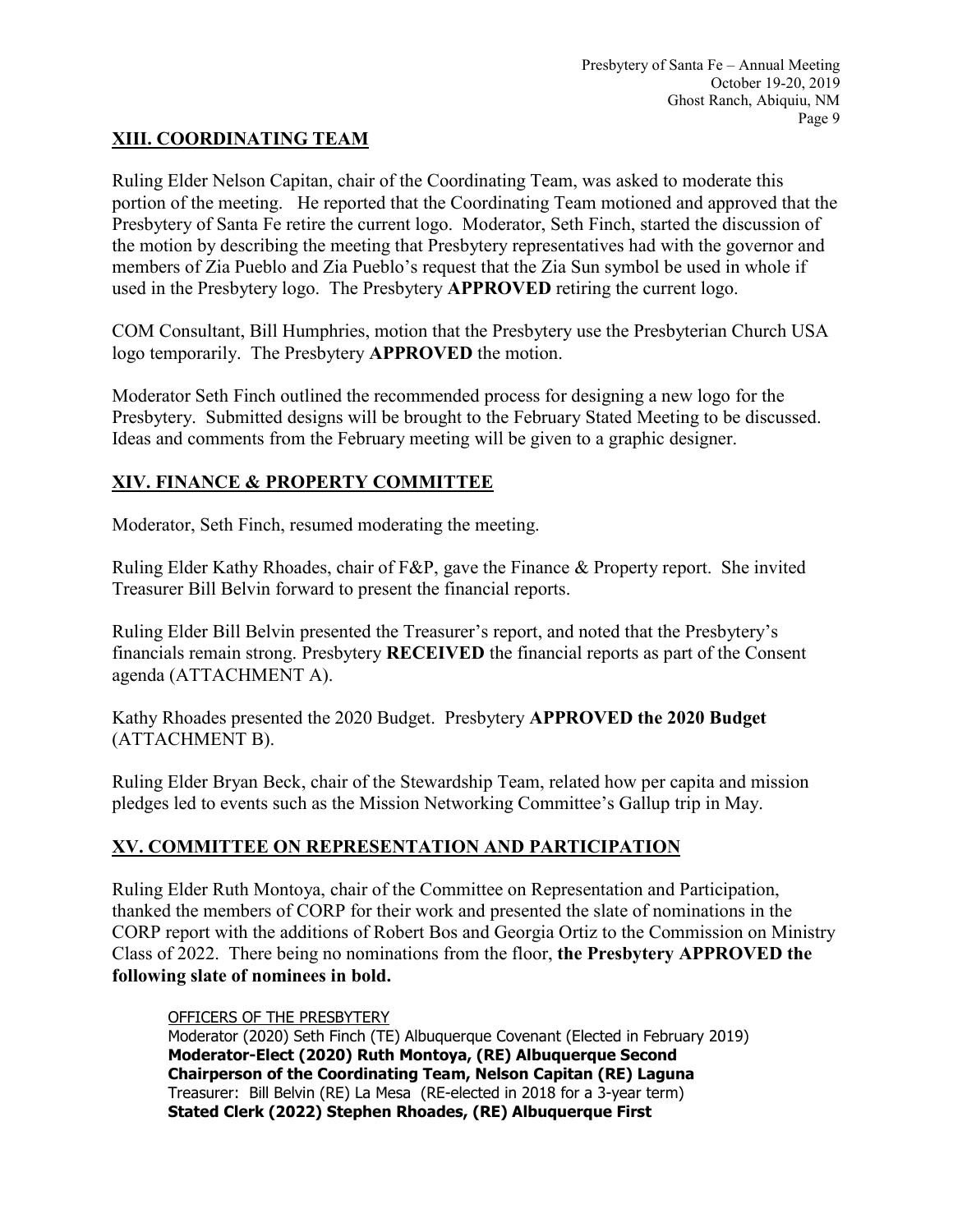PRESBYTERY COMMISSIONS AND COMMITTEES (Coordinating Team) (Most positions held because of office)

**Past Moderator (2020) Jane Stringfellow, (RE) Santa Fe First** Moderator (2020) Seth Finch, (TE) Albuquerque Covenant **Moderator-Elect (2020) Ruth Montoya, (RE) Albuquerque Second Stated Clerk (2022) Stephen Rhoades, (RE) Albuquerque First** Treasurer (2021) Bill Belvin, (RE) Albuquerque La Mesa (re-elected in 2018 for a three-year term) **COM Co-Chairs: Judy Belvin (RE) La Mesa David Elton (TE) Los Alamos United CPM Chair: Matthew Miller (TE) Albuquerque First Nelson Capitan (RE) ENC Co-Chairs: Lou Ann Johnson (RE) Laguna and Tanya Blankenship (RE) Albuquerque Covenant MNC Co-Chairs: Lorelei Kay (TE) Gallup Westminster and Roger Scott Powers (TE) Albuquerque St. Andrew WNC Co-Chairs: Ginna Bairby (TE) Taos First and Stephen Daniels (RE/CP), Penasco Emmanuel Finance and Property: Kathy Rhoades (RE) Personnel Chair: Susan Keil Smith (RE) Albuquerque First PW Attendee: Nancy Thomas (RE) Albuquerque First George Huggins (RE) Albuquerque Second** 

COMMISSION ON MINISTRY (COM)

**Co-Chairs (2020): Judy Belvin (RE) Albuquerque, LaMesa David Elton (TE) Los Alamos, United**

**Class of 2021: Kay Johnson (TE) Honorably Retired**

**Class of 2022: Susan Quass (TE) Valdidated, NM Conference of Churches John Sitler (RE) Albuquerque Immanuel Linda Wilson (RE) Belen First Robert Bos (TE) Validated Chaplain, UNMH Georgia Ortiz (TE) Honorably Retired** Commission on Preparation for Ministry (CPM)

**Chair (2020): Matthew Miller, (TE) Albuquerque First**

**Class of 2020: Elizabeth Morse (TE) Validated- Presbyterian Health Services**

**Class of 2022: Patty Davison (TE) La Mesa David Martinez (TE) Camino de Vida Margaret Crowl (TE) Honorably Retired Ken Cuthbertson (TE) Las Placitas**

Finance and Property (F&P)

**Chair (2020): Kathy Rhoades (RE) Albuquerque First**

**Class of 2022: Kathy Rhoades**

Worship Networking Committee

**Virginia Watkins (RE) Las Placitas**

**Lisa Easterling (TE) Validated Chaplain**

**Harry Eberts (TE) Santa Fe First**

Education Networking Committee (ENC)

**Co-Chairs 2020: LouAnn Johnson (RE) and Tanya Blankinship (RE)**

**Lou Knowles (TE), Honorably Retired**

**Susie Chang (RE) Albuquerque Second**

Mission Networking Committee (MNC)

**Lane Leckman (RE) Albuquerque First**

**John Bannerman (RE) Albuquerque Sandia**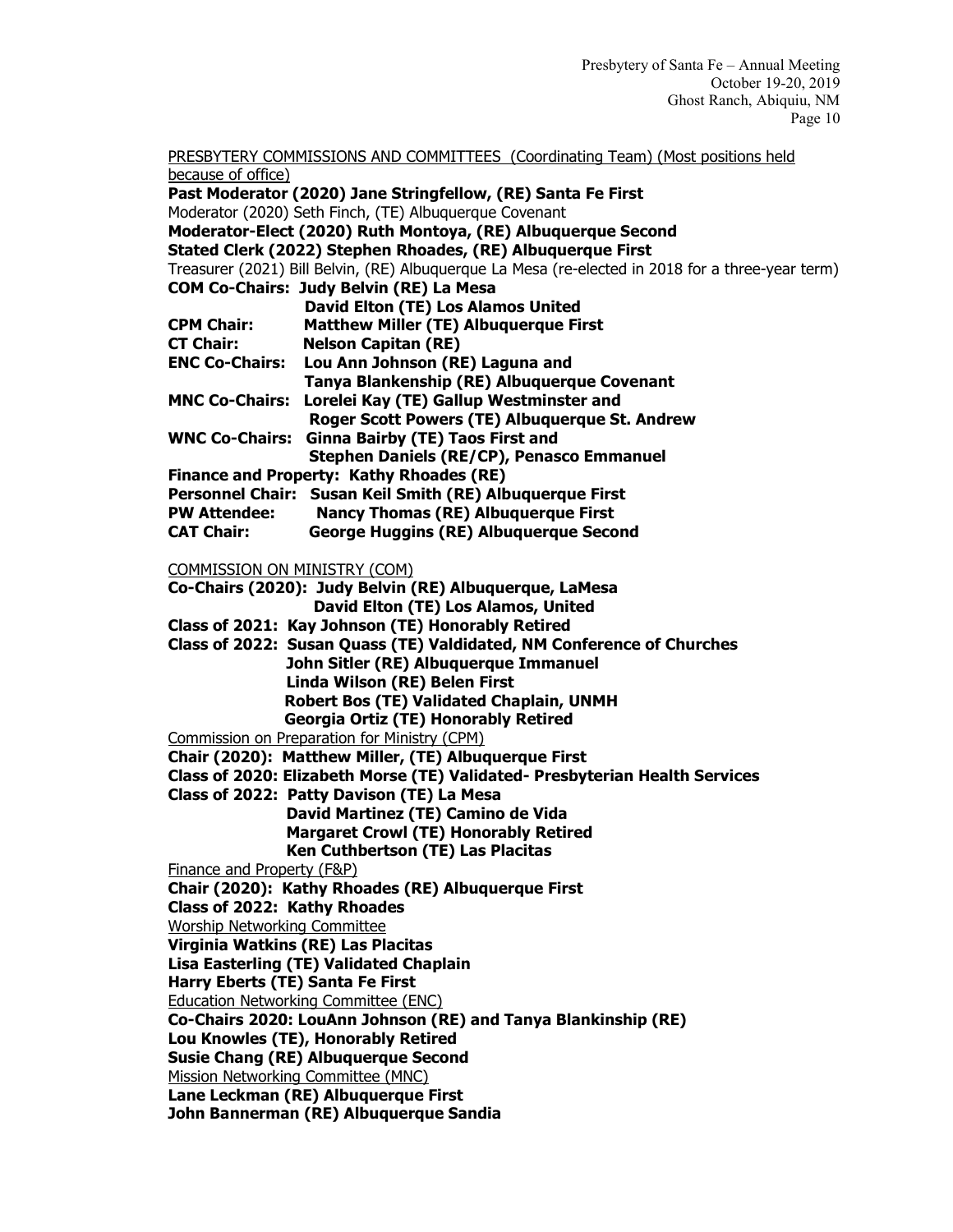Permanent Judicial Commission (PJC)

**Class of 2025: Tom Hart (TE) Shepherd of the Valley Class of 2021: Drew Henry (TE) Albuquerque Immanuel** Personnel Committee **Chair 2020: Susan Smith (RE) Albuquerque First Nelson Capitan, (RE) Laguna** Covenant Relationships **Roger Scott Powers (TE) Albuquerque St. Andrew** Commissioners to Synod of the Southwest **Takako Terino (TE) Chaplain, Menaul School LouAnn Johnson (RE) Laguna Ed Katzenberger (At Large)**

Commissioners to the General Assembly 2020 **Tom Hart Minister Commissioner Nelson Capitan Elder Commissioner Derek Capitan Youth Advisory Delegate Ginna Bairby Alternate Minister Commissioner Alternate Elder Commissioner \_\_\_\_\_\_\_\_\_\_\_ Alternate Youth Advisory Delegate**

Ruth Montoya was recognized as the nominee for Moderator-Elect by Ginna Bairby.

Moderator Finch presented the slate of nominees to the Committee on Representation and Participation:

To serve out the remainder of a term for the 2020 class: **James Ro (RE, White Rock)**

For the class of 2022: **Trey Hammond (TE, La Mesa) Bobbie McGarey (HR) Pam Burgess (RE, Gallup Westminster)**

**The moderator appoints the Chair of CORP. The moderator has appointed Stephanie Kremmel- Urban (TE, Albuquerque First, Class of 2020)** 

## **The Presbytery APPROVED the nominees to the Committee on Representation and Participation.**

Moderator Finch appointed the following persons to serve on the Review of Presbytery Design Task Force. The Task Force will go through a discernment process regarding the current structure of the Presbytery which has been in place for three years.

Catherine Robinson (Chair) Judi Haynes Karyl Lyne Tom Hart Stephen Rhoades Ginna Bairby Tiffany Lo-Finch (ex-officio)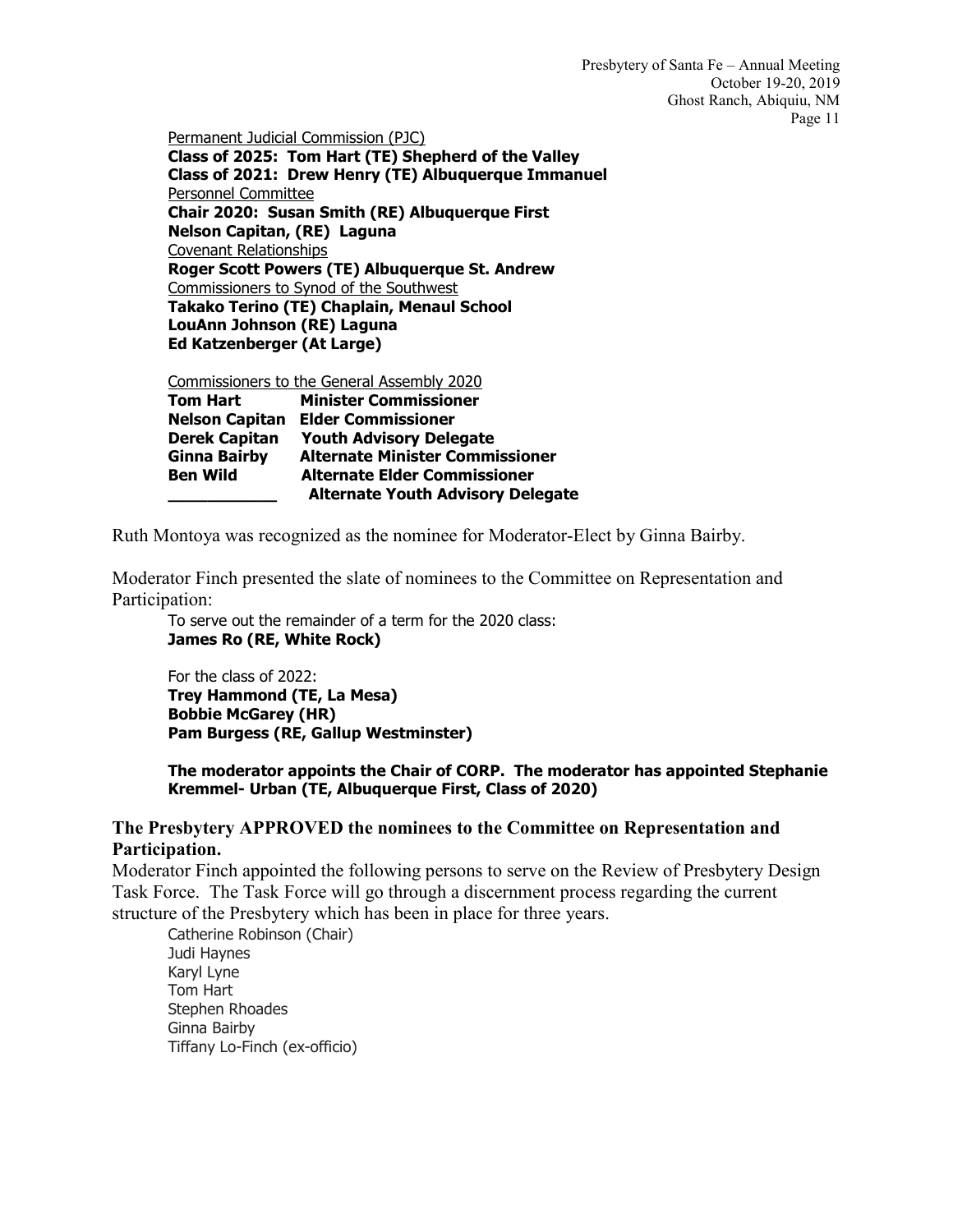# **XVI. COMMISSION ON PREPARATION FOR MINISTRY**

Acting Chair Ken Cuthbertson reported that CPM had completed the alternate means of examination in biblical exegesis for candidate Patrick Kiptum. The report of the examination were received in CPM's report in the Consent Agenda. The Presbytery **UNANIMOUSLY APPROVED** the motion to sustain the results of the examining task force and that Patrick Kiptum has successfully fulfilled the requirement of G-2.0607d by alternate means, in the area of biblical exegesis.

The Chair also reported that he had received a positive update from candidate Christin Moreland.

# **XVII. EDUCATION NETWORKING COMMITTEE**

Chairs Tanya Blankenship and Lou Ann Johnson reminded the Presbytery about the ENC Workshop event on November  $16<sup>th</sup>$ . The committee has also been working to support the Young Adult Volunteers in Albuquerque and the Youth Triennium delegation.

# **XVIII. REPORT OF THE YAV AND YOUTH COORDINATOR**

YAV and Youth Coordinator, Luke Rembold, reported the Triennium delegation consisted of 39 youth, 1 college student, and 8 adults. The Presbytery is hosting monthly joint youth events and that there will be a youth gathering in November in Farmington led by the Austin College Activators.

# **XIX. REPORT OF THE STATED CLERK**

Stated Clerk, Stephen Rhoades, gave the report. Several items for the Stated Clerk were approved or received as part of the consent agenda earlier in the meeting. Presbytery RECEIVED Report #4b "Report on Balance of Ruling Elder Commissioners 2019" (CONSENT AGENDA). No additional Ruling Elder Commissioners are needed at this time.

**Presbytery of Santa Fe Addressing the Imbalance of Ruling Elder Commissioners to Presbytery in 2020**

**Comparison of Attendance between Minister of the Word and Sacrament (MWS) and Ruling Elder Commissioner (RE) for the Last Six Presbytery Meetings**

|                  | Commissioner (KE) for the Last SIX Presbytery Meetings |                      |
|------------------|--------------------------------------------------------|----------------------|
| <b>Meeting</b>   | <b>MWS</b>                                             | <b>Ruling Elders</b> |
| <b>June 2019</b> | 36                                                     | 40                   |
| Feb 2019         | 48                                                     | 50                   |
| Oct 2018         | 49                                                     | 38                   |
| <b>July 2018</b> | 34                                                     | 40                   |
| Feb 2018         | 52                                                     | 51                   |
| Oct 2017         | 43                                                     | 45                   |
| Total            | 262                                                    | 264                  |

|               | 2018       | Commissioners | No. Additional | <b>Total 2020</b> |  |
|---------------|------------|---------------|----------------|-------------------|--|
| Church        | Membership | per SR        | for $2020$     | Commissioners     |  |
| Alba Covenant | 236        |               |                |                   |  |
| Alba First    | 748        | ∽<br>J        |                |                   |  |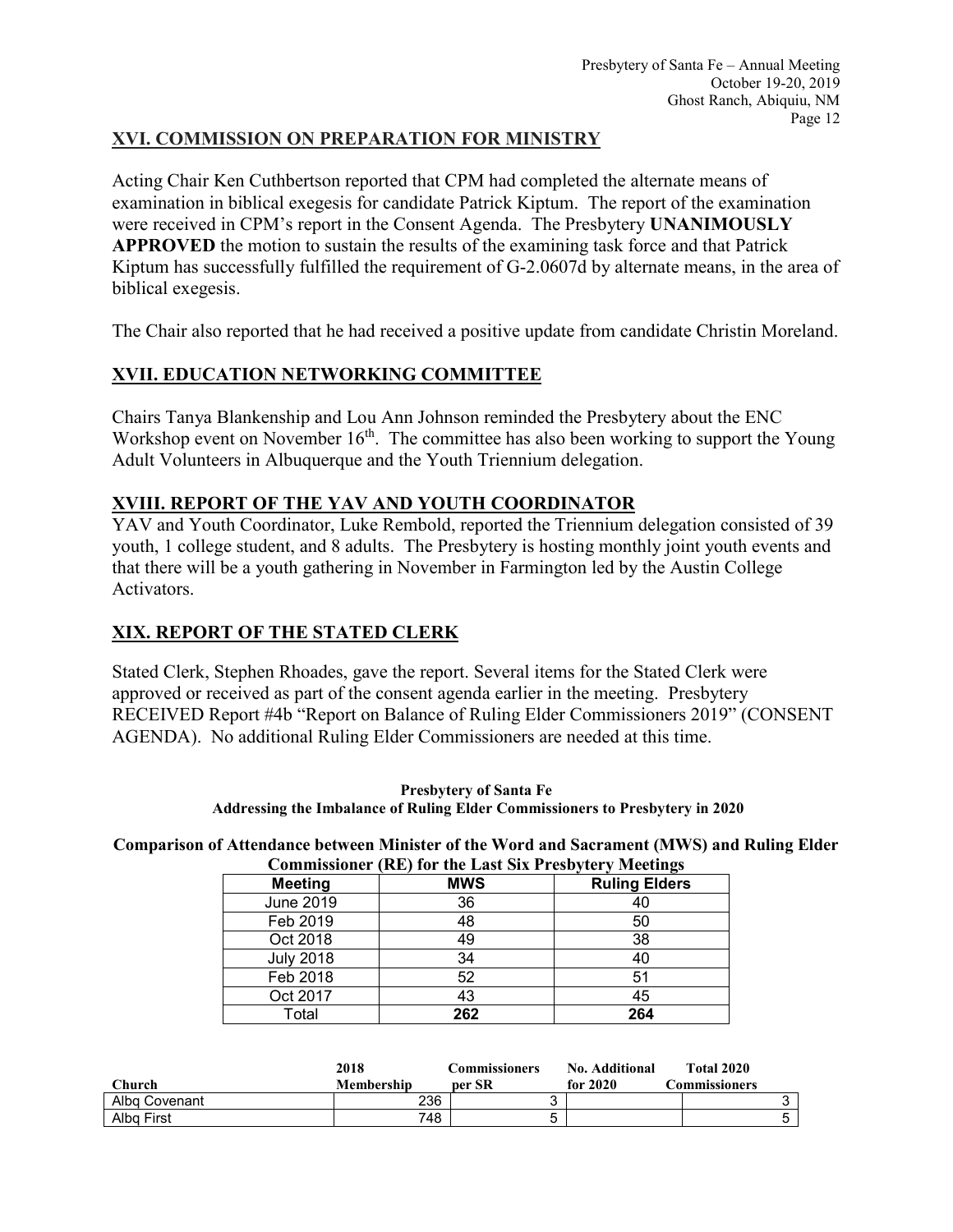| Albq Immanuel               | 121              | 2              | <b>1</b> C<br>$\overline{2}$ |
|-----------------------------|------------------|----------------|------------------------------|
| Albq La Mesa                | 202              | 3              | 3                            |
| Albq New Life               | 24               | 1              | 1                            |
| Albq Rio Grande             | 47               | 1              | 1                            |
| Albq Sandia                 | 1068             | 6              | $\overline{6}$               |
| Albq Second                 | 240              | 3              | $\overline{3}$               |
| Albq Shepherd of the Valley | 272              | 4              | 4                            |
| Albq St. Andrew             | 176              | 2              | $\overline{2}$               |
| Angel Fire, United          | 36               | 1              | 1                            |
| Aztec                       | 70               | 1              | 1                            |
| Belen, First                | 79               | 1              | 1                            |
| Chacon, El Rito             | 29               | 1              | 1                            |
| Chimayo, El Buen Pastor     | $\overline{42}$  | 1              | 1                            |
| Cuba                        | 13               | 1              | 1                            |
| <b>Datil Community</b>      | 5                | 1              | 1                            |
| Dixon, Embudo United        | $\overline{40}$  | 1              | 1                            |
| Farmington, First           | $\overline{241}$ | 3              | 3                            |
| Gallup, Westminster         | 45               | $\overline{1}$ | 1                            |
| Glenwood                    | 13               | 1              | 1                            |
| Grants, First               | $\overline{24}$  | 1              | 1                            |
| Jemez Springs, Community    | $\overline{29}$  | 1              | 1                            |
| Laguna, United              | $\overline{19}$  | 1              | 1                            |
| Las Vegas, First            | 87               | 1              | 1                            |
| Los Alamos, United          | 49               | 1              | 1                            |
| Los Alamos, White Rock      | 31               | 1              | 1                            |
| Magdalena, Community        | 8                | 1              | 1                            |
| Mora, First                 | 13               | 1              | 1                            |
| Penasco, Emmanuel           | 38               | 1              | 1                            |
| Placitas, Las Placitas      | 164              | $\overline{2}$ | $\overline{c}$               |
| Ranchos de Taos, Ranchos    | 54               | 1              | 1                            |
| Raton, First                | $\overline{21}$  | 1              | 1                            |
| Rio Rancho                  | 247              | 3              | 3                            |
| Santa Fe, First             | 327              | $\overline{4}$ | 4                            |
| Santa Fe, Westminster       | 92               | 1              | 1                            |
| Socorro, First              | $\overline{37}$  | 1              | 1                            |
| Taos, First                 | 107              | 1              |                              |
| Truchas, Smith Memorial     | $\overline{27}$  | 1              |                              |
| <b>Total</b>                | 5121             | 69             | 69                           |

Presbytery RECEIVED Report #4c "Updated 2019 Report on Review of Session Records" (CONSENT AGENDA)

#### **Presbytery of Santa Fe**

2019 Review of Session Records

The Stated Clerk recommends:

### **That the following session records be approved without exception:**

Albuquerque, Covenant Albuquerque, Second Albuquerque, New Life Dixon, Embudo

Las Vegas, First United Los Alamos, White Rock Rio Rancho Santa Fe, First

#### **That the following session records be approved with minor exceptions:**

Albuquerque, First

No statement of elders/deacons training or examination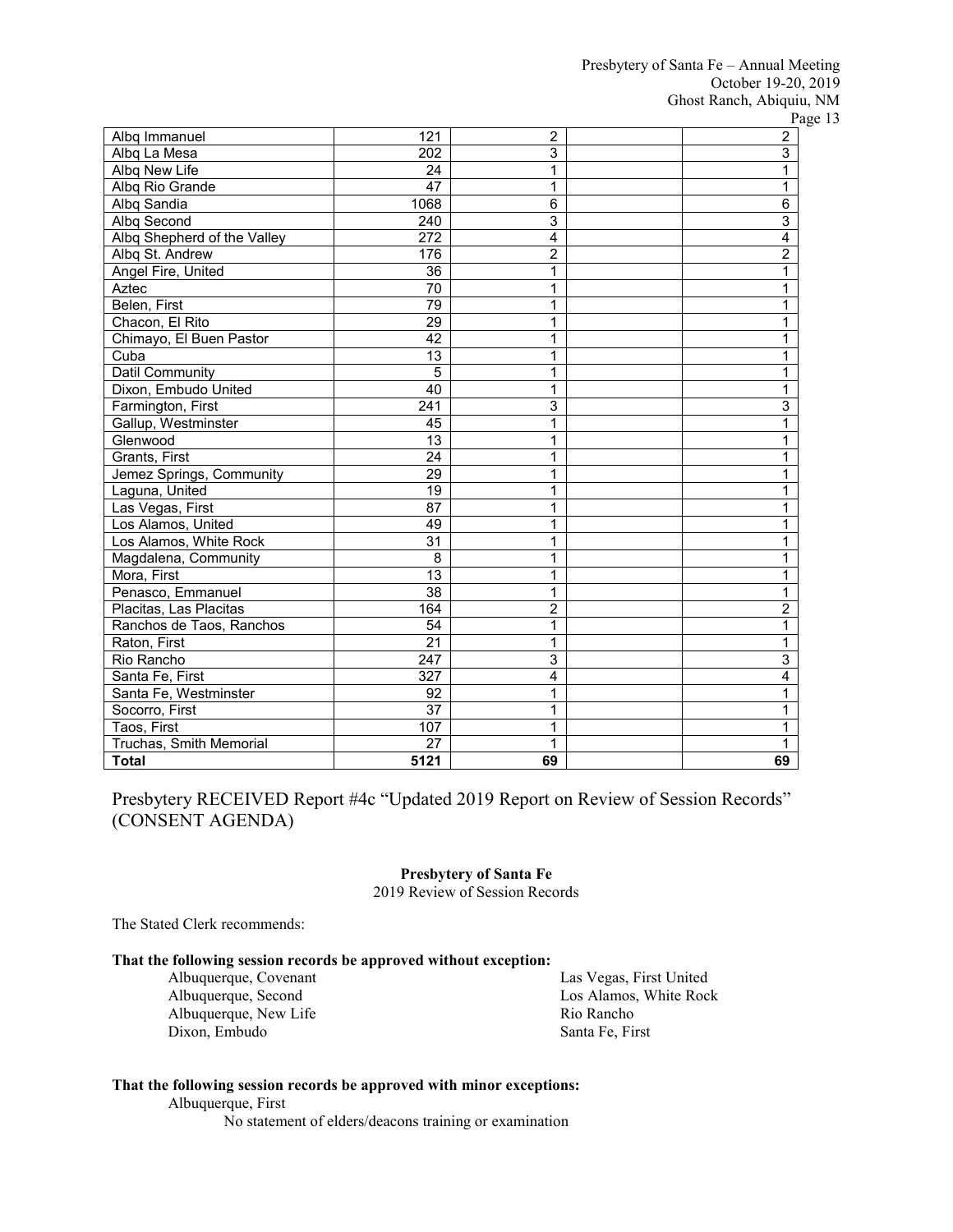No statement of elders/deacons date of ordination and installation No ruling elder on nominating committee Albuquerque, Immanuel No mention of election, ordination, examination, and installation of elders No election of treasurer No alphabetical roll Albuquerque, La Mesa Missing end of pastor's report and end of meeting on p 3315 Albuquerque, Sandia Special Occasions Elders/Deacons examined and instructed Election of Treasurer Albuquerque, Shepherd of the Valley Not clear who ruling elder of Congregational Nominating Committee is Three 2017 marriages listed on a post-it note 2017 Compensation Review: Left out mention of "no increase" in staff compensation on p 170 Albuquerque, St. Andrew No mention of Deacons training Cuba No dates of baptism or birthdate Elders need ordination/installation regardless of  $2<sup>nd</sup>$  term No term dates for Clerk of Session No election of members of Nominating Committee Need audit or review Gallup, Westminster No annual financial review or audit reported (G-3.0113) Jemez Springs Community No mention of elders' instruction/examination/date of ordination/installation Annual budget recorded but no indication of motion and approval. Magdalena, Community Church No mention that elders were instructed and examined (G-2.0402) Peñasco, Emmanuel Only notes re: approval of treasurer's report. Ranchos de Taos No mention of elders being instructed and examined No indication of dates of ordination/installation. Raton, First No statistical report to GA Budget still needs to be approved Santa Fe, Westminster No listing of elder or deacon training and examination No length of term for treasurer listed No record of yearly financial review Deceased members should be reported at session and recorded in minutes Socorro, First Missing signatures of substitute/ad hoc clerks on pp 375, 379, and 385 No indication of adequate insurance No indication of location of title/deed **That the following session records be approved with major exceptions:**

# Placitas, Las Placitas

Lack of financial review review Missing signature on minutes p.1805 (minor) Evidence of insurance Taos, First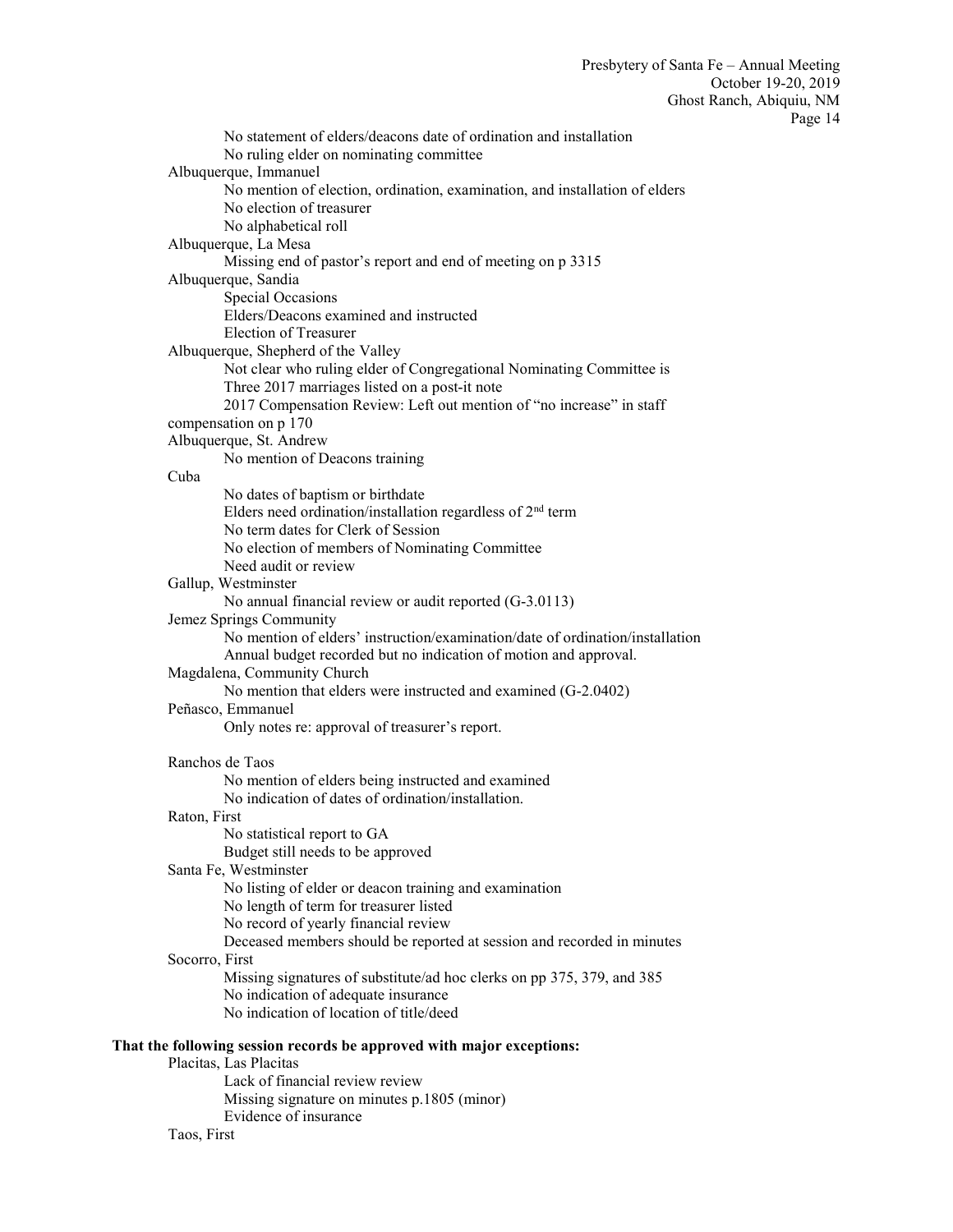No report of anual financial review or audit No evidence of Session's authorization of baptisms – blanket delegation of authority to designated pastor is not proper.

### **The following session records have not been received for approval :**

Albuquerque, Rio Grande Angel Fire Aztec Belen, First Chacon, El Rito Chimayo, El Buen Pastor Datil Community Farmington, First Grants, First Laguna Los Alamos, United Mora, First Truchas, Smith Memorial

Presbytery RECEIVED the Annual Reports (Reports # AR) (CONSENT AGENDA) (ATTACHMENT C)

Stated Clerk Rhoades invited Rev. Shannon Webster to give a report from the Administrative Commission for Raton, First. Chair Webster reported that the Commission had a slow start due to summer schedules. Members of the Commission attended worship at Raton and the Commission plans to give a final report with recommendations at the February meeting.

Stated Clerk Rhoades invited Rev. Jeff Finch, chair of the Camino de Vida Task Force, and Rev. Guillermo Yela, Development Pastor for Camino de Vida, to give a report. The Task Force is meeting with the leadership of Evangelical Lutheran Church in America next month. **Presbytery APPROVED the motion to table making the Task Force an Administrative Commission until February.**

Rev. Yela highlighted events that are happening at Camino de Vida.

Stated Clerk Rhoades referred to Report #4d which changes the Communications Action Team to an "as-needed" Task Force in the Standing Rules. The change to the Standing Rules will be voted on at the February meeting.

Stated Clerk Rhoades announced that the Presbytery Minutes and Rolls had been reviewed by the Synod of the Southwest and were found to have no exceptions.

Stated Clerk Rhoades reminded churches that Statistics, Terms of Call, and Church Information Forms will be due at the end of the year. General Assembly will be in June and overtures should be given to the Stated Clerk as soon as possible. An Overture Committee has been appointed to give recommendations about concurrence. Stated Clerk Rhoades also thanked Elizabeth Morgan for temporarily serving on the Leadership Team and Ken Cuthbertson for temporarily serving as the Chair of CPM.

# **XX. FAITH SHARING**

MWS Elizabeth Morse shared her faith journey with the presbytery. Morse is the Director of Spiritual Care at Presbyterian Hospital in Albuquerque. She transferred her membership from Charlotte Presbytery.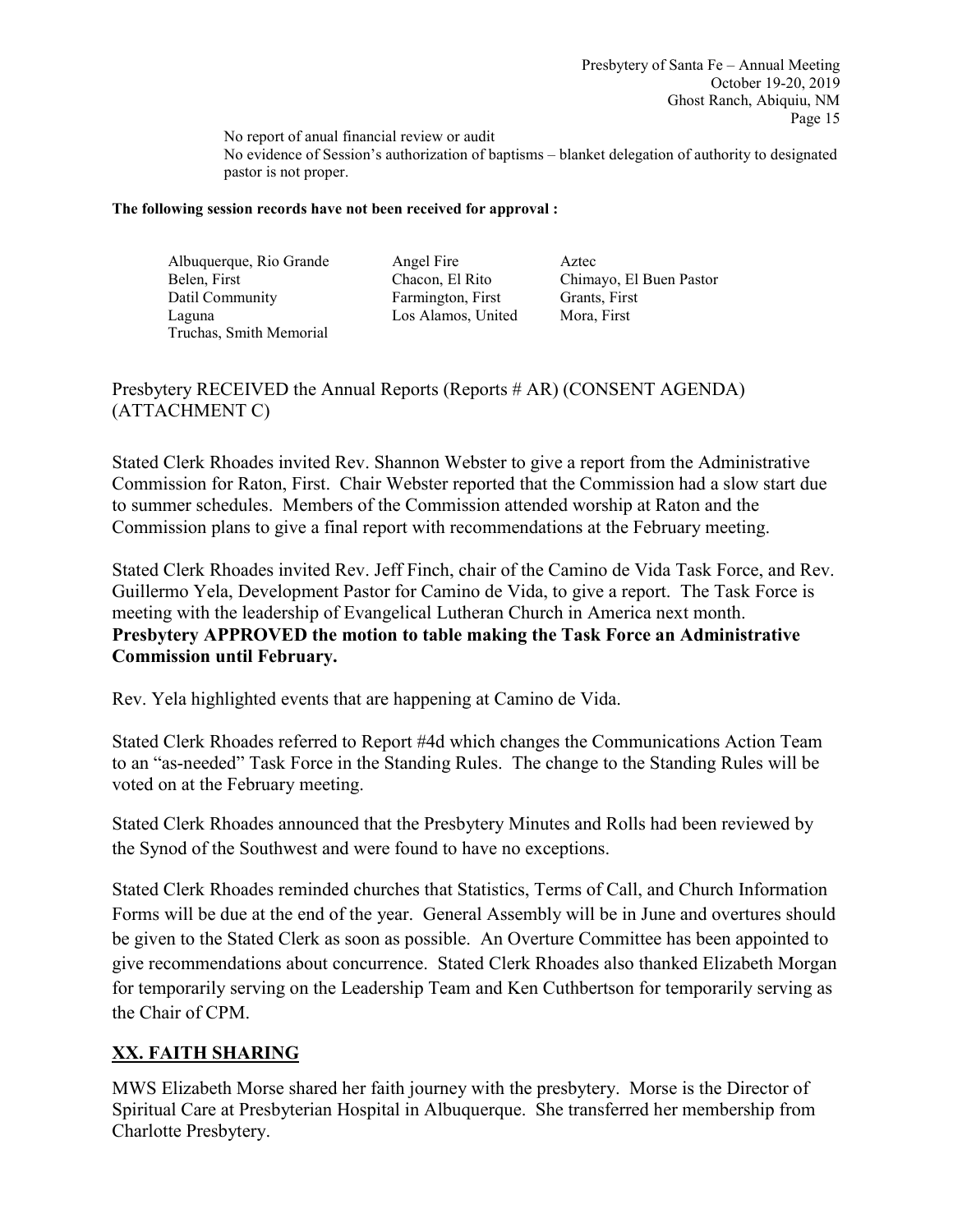The Presbytery recessed for lunch at 12:00 pm. Moderator Finch reconvened the meeting with prayer at 1:20 pm. A quorum was declared.

# **XXI. WORSHIP NETWORKING COMMITTEE**

Chair Ginna Bairby announced that next year the WNC will focus on Advent/Lenten planning and intergenerational worship.

# **XXII. COMMISSION ON MINISTRY**

Chairs David Elton and Judy Belvin gave the report. No questions were asked about the COM Report #12. Presbytery RECEIVED Report #12 COM's Report as part of the Consent Agenda.

#### **Presbytery of Santa Fe Report of the Commission on Ministry (COM) October 19-20, 2019 at Ghost Ranch**

**Since the last report to Presbytery on June 22, 2019, the COM skipped a July meeting as usual and met on Fridays, August 2, September 6, and October 4, at the Presbytery Office.**

## **A. ACTION REQUIRING A VOTE BY PRESBYTERY:** None expected.

## **B. ACTIONS TAKEN UNDER AUTHORITY AS A COMMISSION**

*(No Presbytery Action Required)*

## **1. NEW PASTORS RECEIVED AND/OR ORDAINED AND/OR INSTALLED**

In August, COM approved the developing plans for the Installation of the Rev. Drew M Henry as the Designated Pastor at ABQ, Immanuel, on September 29, 2019, at 3:00 PM.

In August, COM approved the developing plans for the Installation of the Rev. Ginna Bairby as Pastor at Taos, First, on Tuesday evening, October 29, 2019.

In August, COM voted to receive the Rev. Elizabeth Morse into membership in the Presbytery of Santa Fe, effective with the meeting on August 2, 2019.

In August, COM voted to receive the Rev. Susan Haseltine and the Rev. Robert Haseltine into membership in the Presbytery of Santa Fe, effective August 2, 2019.

In September, COM approved plans for the White Rock installation of the Rev. Deb Worley as Pastor, on October 13, 2019, at 3:00 PM, and noted that the Rev. Bill Lyons, UCC Conference Minister, Southwest Conference, is available and plans to attend and preach at the service. Commission members and worship participants are approved as follows: Moderator: the Rev. Seth Finch; MWS: Susan Quass, David Elton; RE: Connie Goette, Selma Reinovsky, James Ro, Christine Torres; visiting clergy: the Rev. K. Wayne Butler, UMC; Suggested others: the Rev. Rob Craig, the Rev. Kathleen Logan, the Rev. Bill Lyons, UCC Conference Minister; RE: Joyce Haven, Bob Reinovsky. An effort will be made to recruit an elder from another congregation.

In October, COM received the Rev. Louis Knowles into membership in this Presbytery, effective October 4, 2019.

## **2. CONTRACTS APPROVED for Temporary Pastoral Positions:**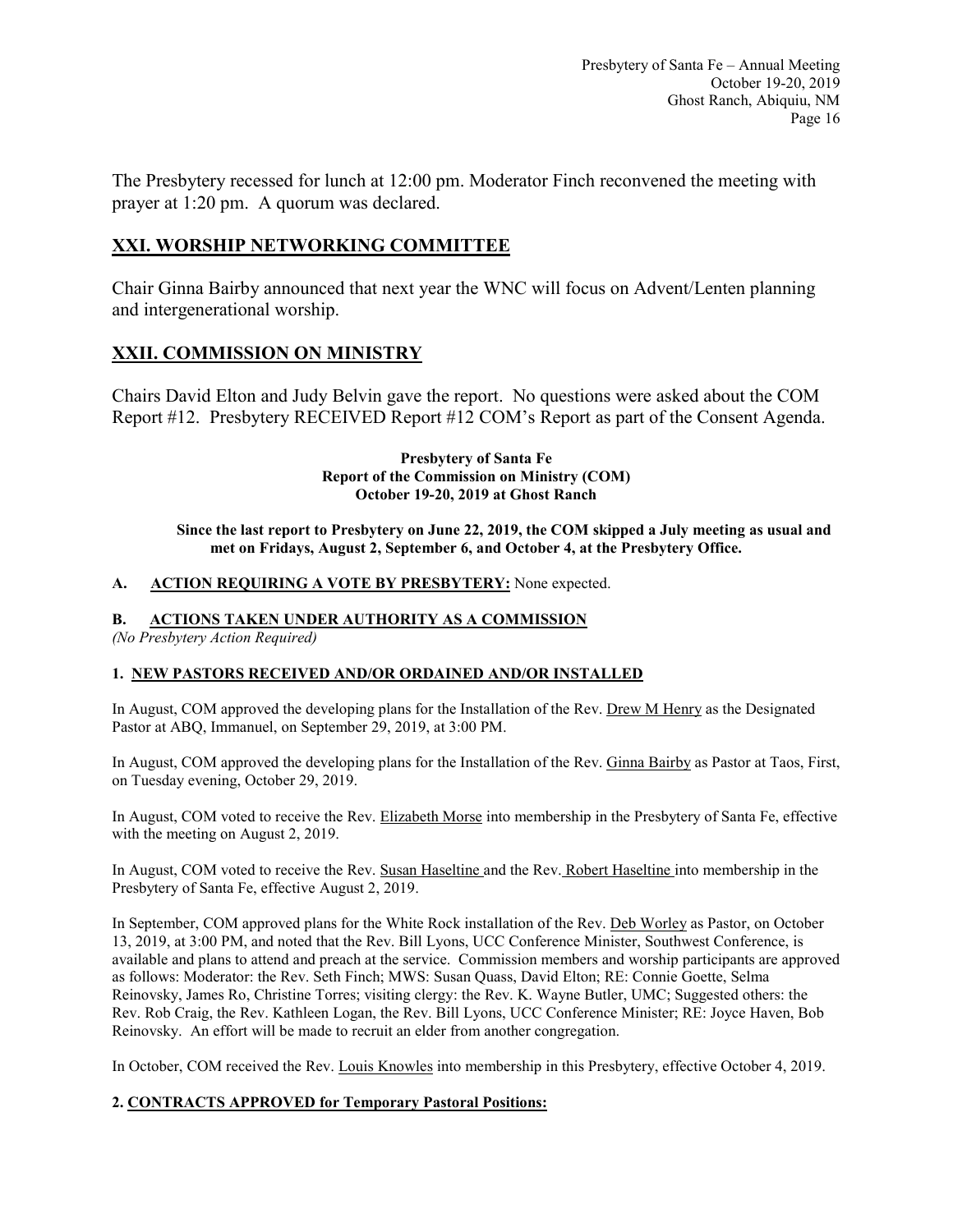#### **Transitional Positions: Commissioned Pastor:**

In August, COM noted the July 28, 2019, service of Commissioning at White Water Canyon for Terry Buckman as the Commissioned Pastor at Socorro and Magdalena.

### **3. CHANGE IN MINISTERIAL STATUS:**

In August, COM noted completion of previously approved plans pending Session action in June at Santa Fe, Westminster, to establish contract relationships with the Rev. Christine Vogel and the Rev. Lee Walters, (UCC minister) as ½ time Co-Interim Pastors, effective July 1, 2019.

In August, COM noted completion of previously approved plans pending Session action in June at Placitas, Las Placitas, to establish a contract relationship with the Rev. Bill Humphreys as ¼ time Interim Pastor, effective July 1, 2019, and with the Rev. Ken Cuthbertson as ¼ time Parish Associate, effective July 1, 2019.

In August- COM approved plans for the Rev. Bobbie McGarey to retire from ABQ, New Life, with the status of Honorable Retirement effective September 19, 2019, and with her last Sunday: 9/15/2019.

#### **4. TRIENNIAL VISITS COMPLETED:**

In August, COM received the report of the Triennial Visit conducted on June 21, 2019, with Chacon, El Rito.

In September, COM approved the Triennial report for the Gallup, Westminster visit.

In October, COM received the report of the Triennial Visit conducted on September 24, 2019, with Terry Buckman and representatives of the congregations at Socorro and Magdalena.

#### **5. EXAMINATIONS APPROVED / EXIT INTERVIEWS CONDUCTED:**

In August, COM noted the completion of the exit interview with the Session at Placitas, Las Placitas, following the departure of the Rev. Drew Henry.

In September, COM received the report of the exit interview with Gay Veit following her departure from service at Mora.

In September, COM received the report of the exit interview with the Rev. Bobbie McGarey on August 23, with her plans to retire from ABQ, New Life, effective 9/19/19.

In October, COM received the report of the entrance interview with the Rev. Louis Knowles on 9/16/19, and as noted above, received him into membership in this presbytery as of 10/4/2019.

#### **6. APPROVED MISSION STATEMENTS** (MIF's) **/ JOB DESCRIPTIONS:**

In September, COM approved the Mission Study from Santa Fe, Westminster.

In September, COM approved the Mission Study from Grants. In October, COM approved the MIF from Grants.

#### **7. SESSION MODERATORS APPOINTED**

In September, COM co-moderators appointed the Rev. Howard Paul as Moderator of Session at ABQ, New Life.

In September, COM co-moderators appointed the Rev. Richard Safford as Moderator of Session at Mora.

#### **8. THE PULPIT SUPPLY LIST:**

In August, COM added the Rev. Sue Hazeltine to the Pulpit Supply list.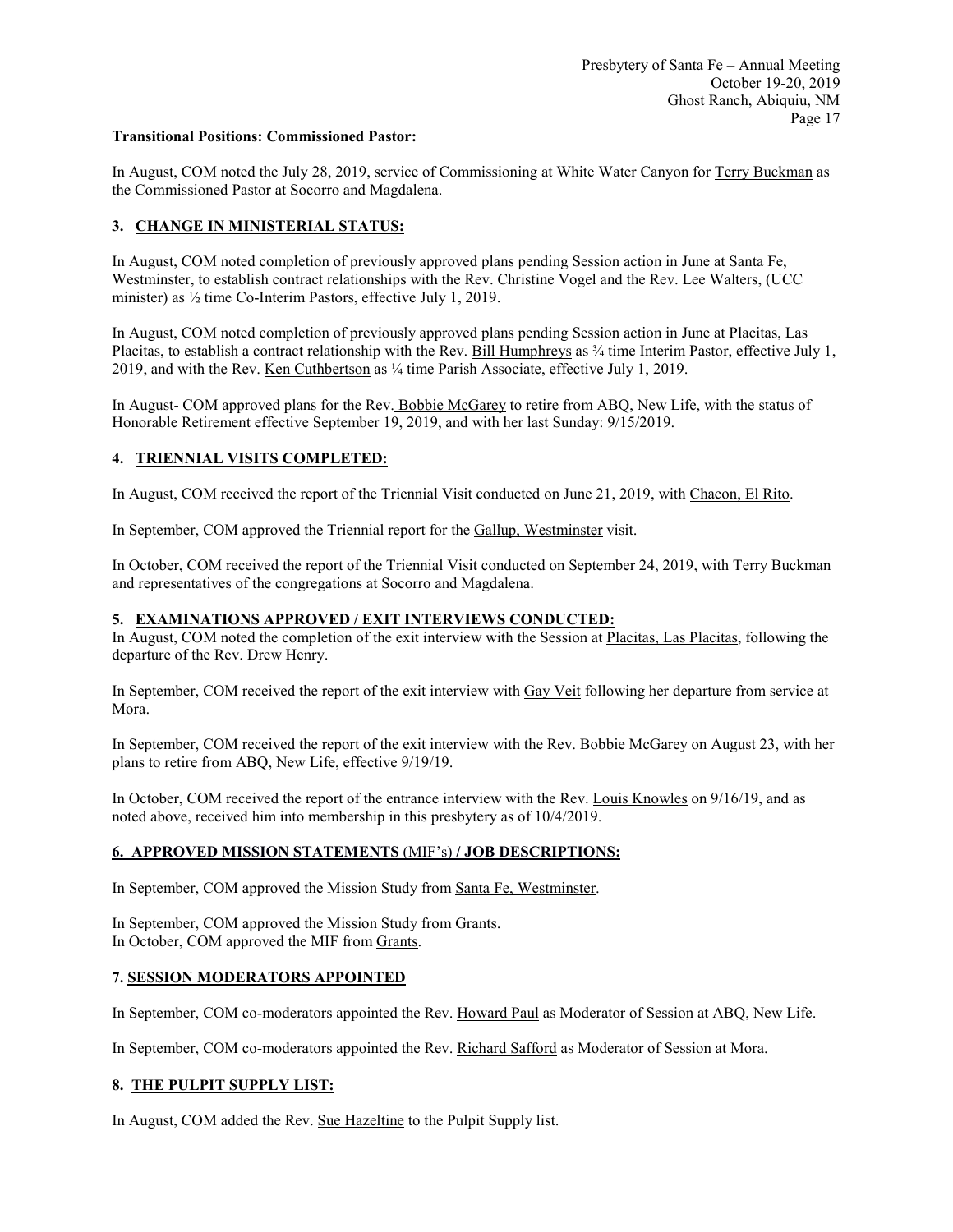**9. MEMORIAL NOTES:** In October, COM noted the death of the Rev. Robert L Slusher on September 2, 2019, with thanksgiving to God for Robert's service as a Fraternal Worker in Liberia and with Navajo communities in New Mexico.

### **COM NOTES: COM MEMBERS PRESENT FOR THE MEETING ARE RECUSED FROM COVERSATIONS AND ACTIONS RELATED TO THE CONGREGATIONS WHERE THEY ARE MEMBERS AND/OR SERVE.**

An appointed group of COM members serves as a preliminary search team for recommending to local sessions a small number of applicants for Transitional positions such as Designated Pastor and Interim Pastors. The convener of this small group is the Rev. Catherine Robinson.

As reported to Presbytery in February, 2019, in November 2018 COM adopted the policy that effective January 1, 2019, pastoral calls will include that the time and funds for Continuing Education may accumulate for up to three years.

And: in November, COM approved the updated Terms of Call form.

March, 2019: COM adopted the policy that COM and minister members of the Presbytery will be invited to attend services of the installation of pastors, wear red, and participate in the procession.

March, 2019: COM reaffirmed the policy that Clergy and Commissioned Pastors serving in pastoral positions in the Presbytery of Santa Fe must become a member of this Presbytery of Santa Fe, if/as the way is clear.

In September, 2019, COM approved his resignation from COM and offered sincere thanks for the work of COM member, the Commissioned Pastor, Stephen Daniels, leaving COM to attend more fully to his health.

Monthly COM meetings include devotions led by an assigned member of COM, and the celebration of anniversaries of ordination for clergy members of the Presbytery and anniversary dates of the establishment of congregations!

The monthly meetings of COM regularly include training sessions to better equip COM members for the work of serving the Presbytery and its congregations, clergy, Commissioned Pastors, and when appropriate, leaders in congregations.

COM ROSTER: Class year, name, RE for ruling elders; MWS for Ministers of Word and Sacrament; (1st or 2<sup>nd</sup> term and start date for serving an unexpired term).

Judy Belvin and David Elton, co-moderators

2019 Ann Graham-Johnson MWS  $(1)$  Richard Safford MWS  $(1<sup>st</sup>$  plus;  $1/18$ ;  $10/18$ ) Susan Quass MWS(1) John Sitler RE(1) Beverly Wilkins RE( $1^{st}$ ;10/18) Linda Wilson RE( $1^{st}$ ; 9/17) 2020 Jim Brown MWS (2) Rob Craig MWS (2) David Elton MWS (1) Kay Huggins MWS (1) Judith Mead RE (2) Beth Miller RE  $(2<sup>nd</sup>; 10/16)$ 2021 Bryan Beck RE (2) Judy Belvin RE (2) Catherine Robinson MWS (1) Frank Yates MWS (2) COM Consultant Bill Humphreys MWS -0-0-0- end of COM report

Presbytery APPROVED Report #12C Report on Validated Ministries-2019.

Commission on Ministry: Report on Validated Ministries – 2019 Submitted to the Presbytery of Santa Fe,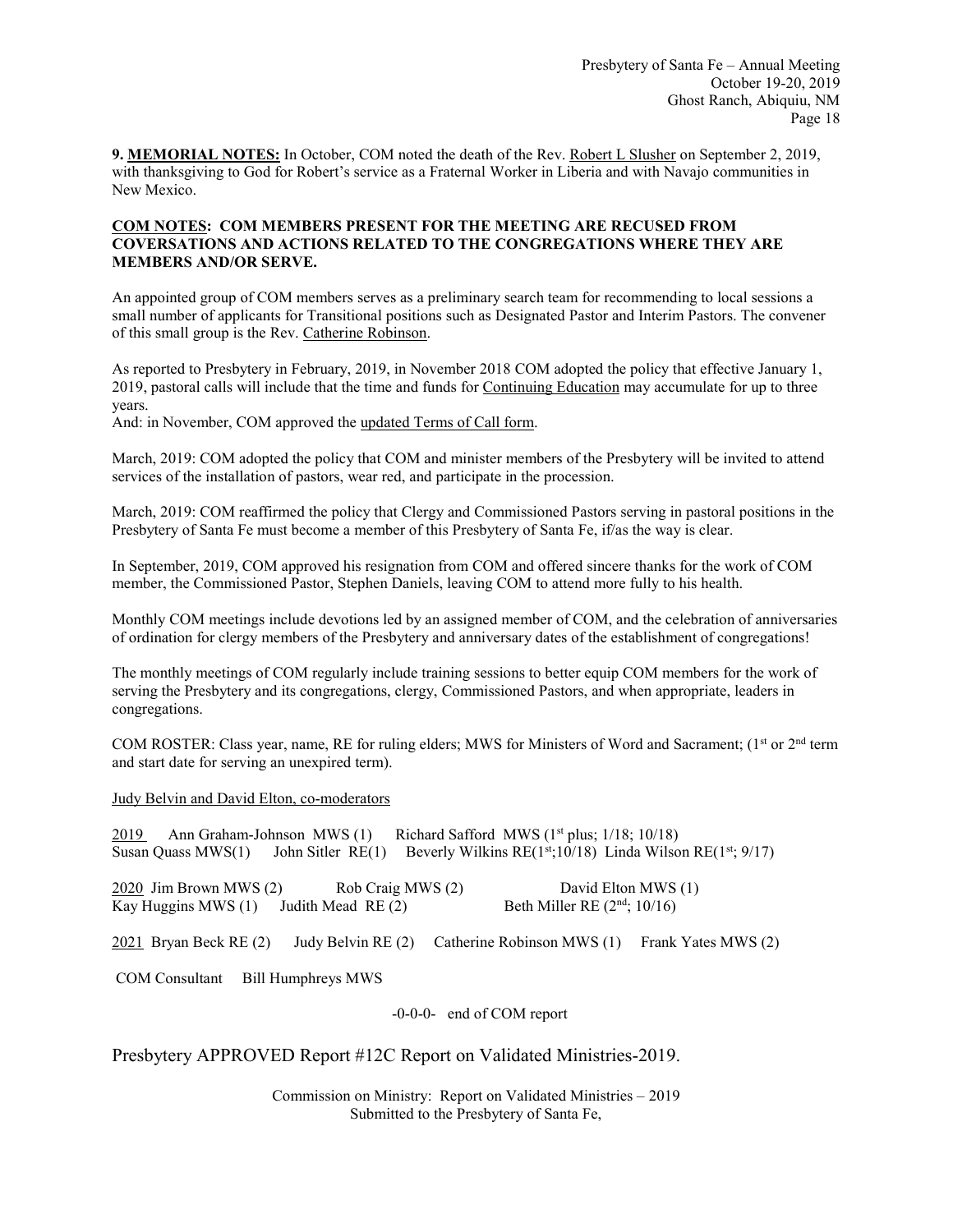#### October 19-20, 2019 Meeting at Ghost Ranch

At-large members of the Presbytery, validated

Sara Armstrong, has accepted a call in Colorado and will be transferring her membership Andrew Black, serving as a Parish Associate at First PC of Santa Fe and National Wildlife Federation Asher Dean – volunteer at La Mesa Presbyterian; seeking a call Ed Katzenberger – to retire in 02-2020 Ruth Reinhold – serving the Presbytery as Moderator of First Presbyterian of Grants Catherine Robinson – enrolled in Spiritual Direction Program at SFTS and serving the Presbytery on Commission on Ministry At-large members with uncertain status Suzanne Hewett, no current contact information Gary West – status of HR being confirmed

Specialized Ministers, validated

Robert Bos, serving as Chaplain, Mariposa Pediatric Hospice Lisa Easterling, serving as Chaplain at Presbyterian Rust Hospital Elizabeth Graham, serving as a Chaplain at Skyline Transforming Age, Seattle WA Kelly Gregory, serving as Chaplain at Presbyterian Health Care System Dori Hjalmarson, serving as mission co-worker in Honduras Robyn Kleinschmidt, continues as a Chaplain in the US Air Force Laura Kuster, serving as Chaplain at Presbyterian Health Care System David Martinez, serving as Chaplain at Alliance Home Health Care and Hospice Jamie Martinez, serving as Chaplain Heritage Home Healthcare Elizabeth Morse, serving as Director of Spiritual Care, Presbyterian Healthcare Services Craig Nakagawa, serving as Chaplain at Kirtland Air Force Base Susan Quass, serving as Executive Director, New Mexico Conference of Churches Claudia Aguilar Rubalcava, serving on pastoral team, First Mennonite Church of Denver, as of October 1, 2019

Takako Terino, serving as Chaplain at Menaul School and Chaplain for Presbytery of Santa Fe MWS Kay Huggins was invited forward to recognize the honorable retirements of Bobbie McGarey and Patricia Davison. Chair Elton closed the celebration with prayer.

# **XXIII. VITAL CONGREGATIONS PROGRAM**

MWS David Whiteley, who attended a Vital Congregations conference, presented an introduction to the Vital Congregations program to the Presbytery.

## **XXIV. PCUSA RACE, TRUTH, AND RECONCILIATION COMMITTEE**

Elder Stella Webster presented the report and informed Presbytery of plans to write a new confession.

## **XXV. FAITH SHARING**

MWS Louis Knowles, Honorably Retired, shared his faith journey with the presbytery. He transferred his membership from Long Island Presbytery.